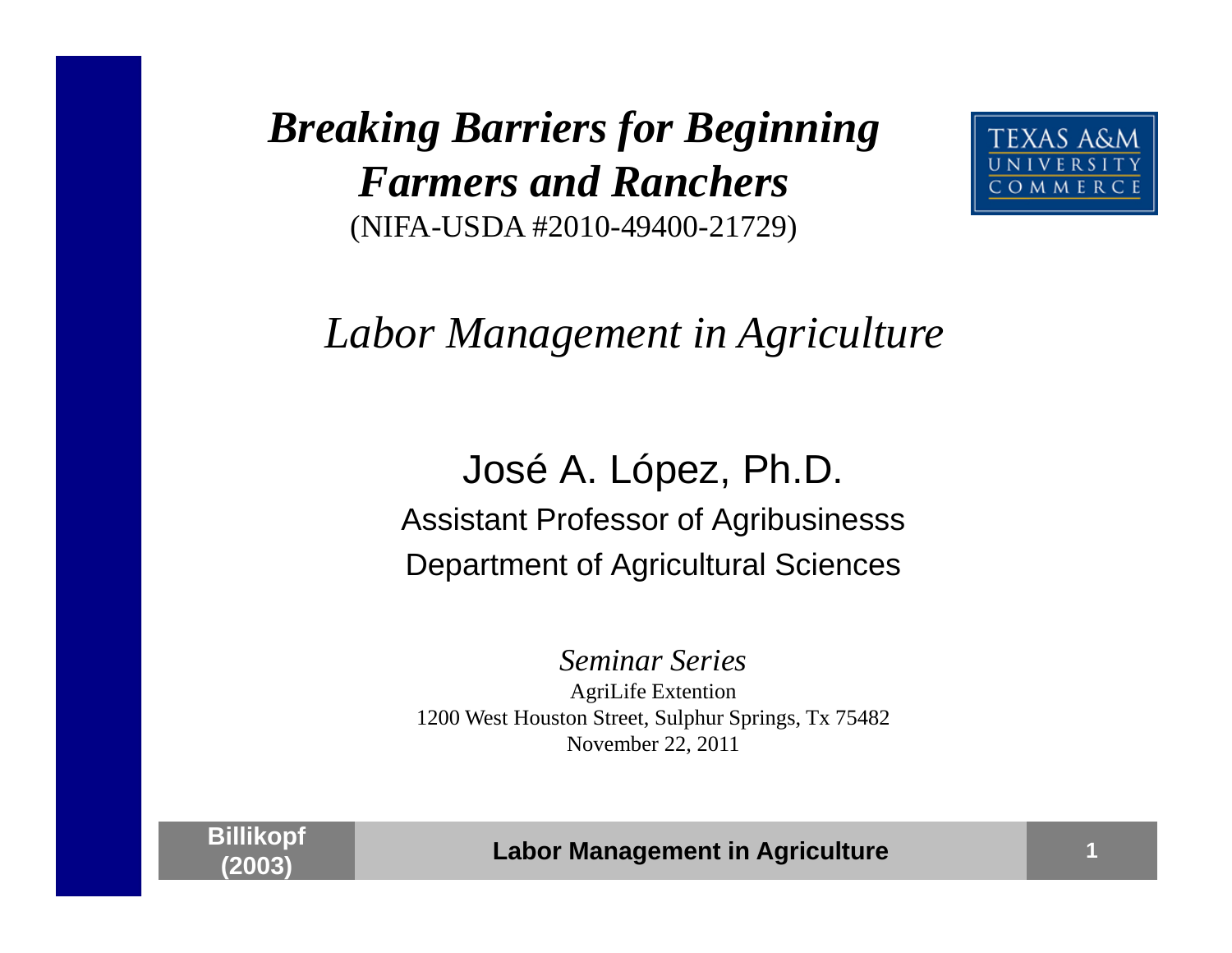## Labor Management In Agriculture: Cultivating Personnel Productivity

### 2n<sup>d</sup> Edition

## Gregory Encina Billikopf

University of California Agriculture and Natural Resources Agricultural Issues Center ANR Publication 3417



**(2003) Labor Management in Agriculture**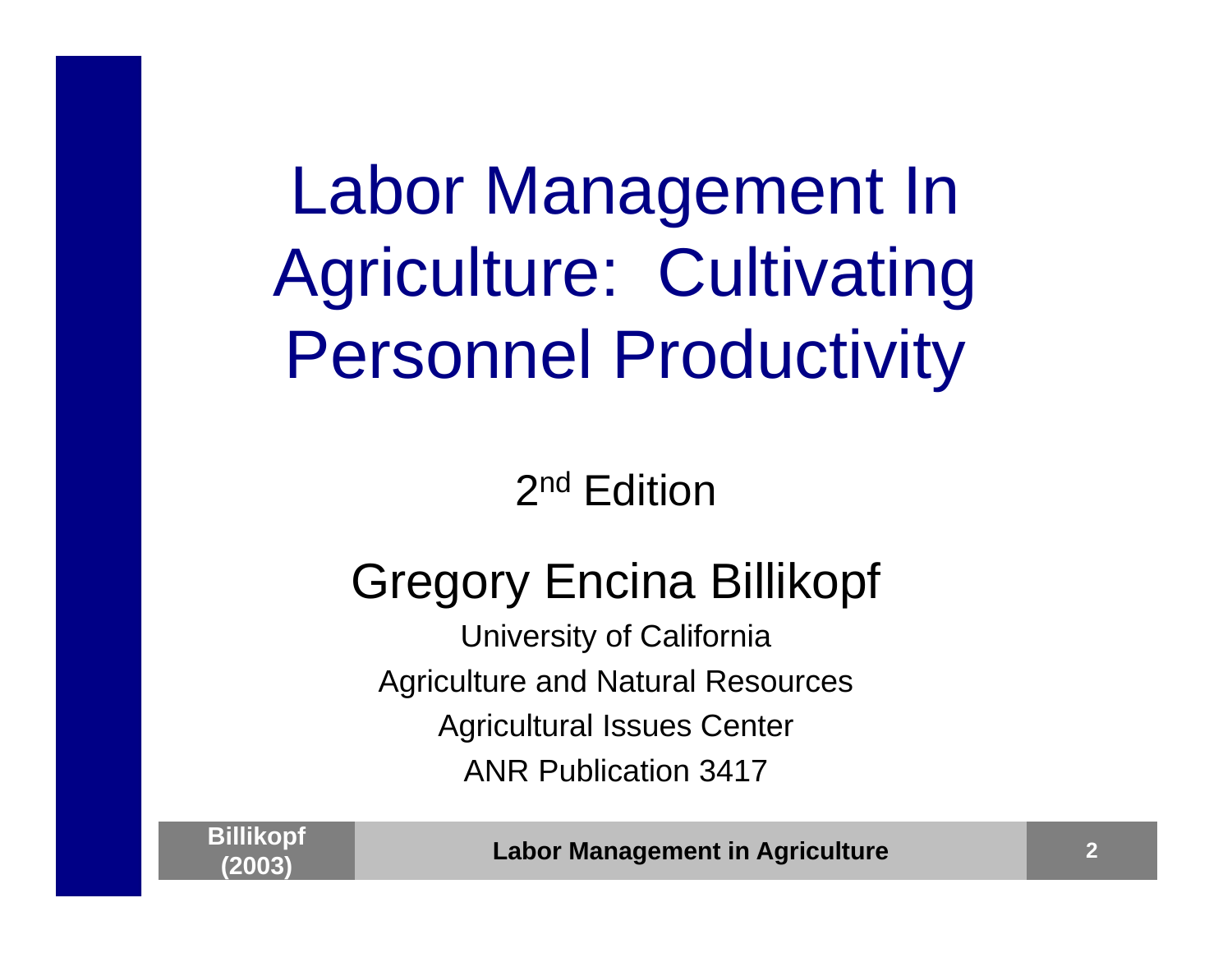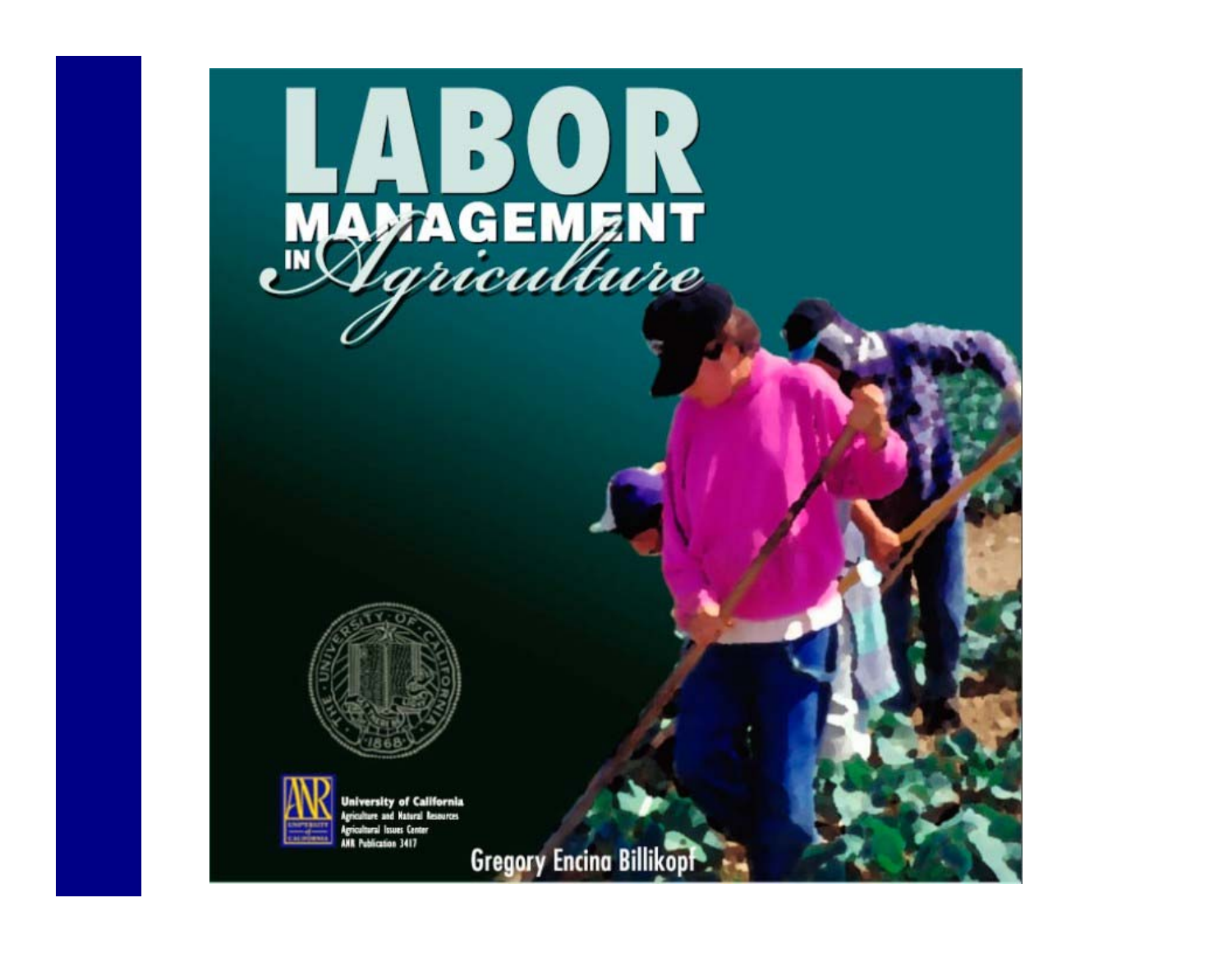### **1. MANAGING PEOPLE ON THE FARM**



The three essential ingredients of effective labor administration are:

- (1) A concern for productivity and people
- (2) An understanding of human resource management
- (3) Purposeful action.

Labor management may suffer if any of these are absent.

#### **A concern for productivity and people:**

To effectively manage a labor force, an employer must be concerned about productivity and also about people. Focusing on productivity alone may lead to a reduction in worker output.

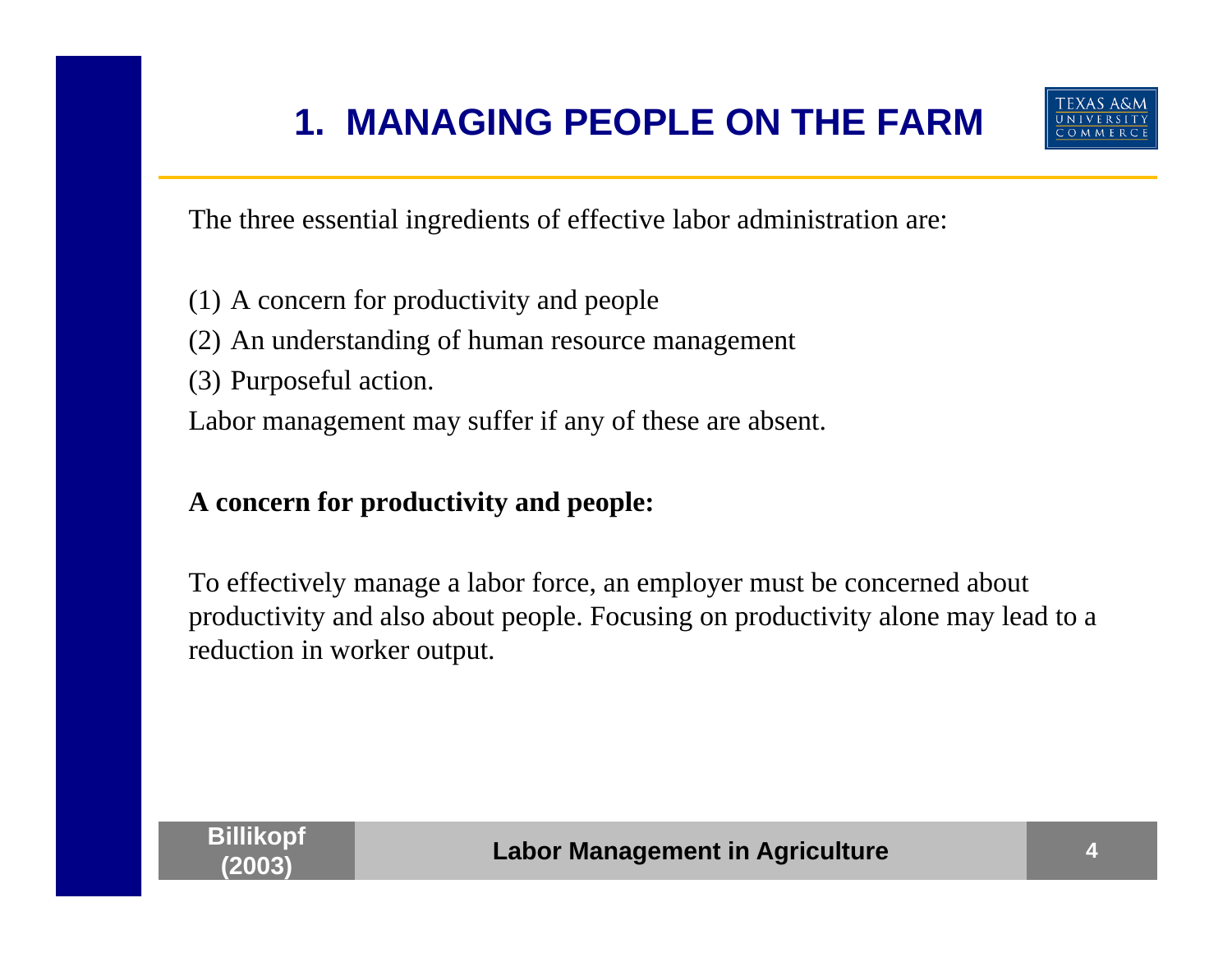

#### **Understanding labor management:**

A concern for both employee needs and worker productivity is fundamental to effective management.

Consider that:

(1) Workers differ in both ability and motivation and

(2) Farmers can manage much of that variation. There are numerous labor management tools that farmers can use to temper challenges or improve results.

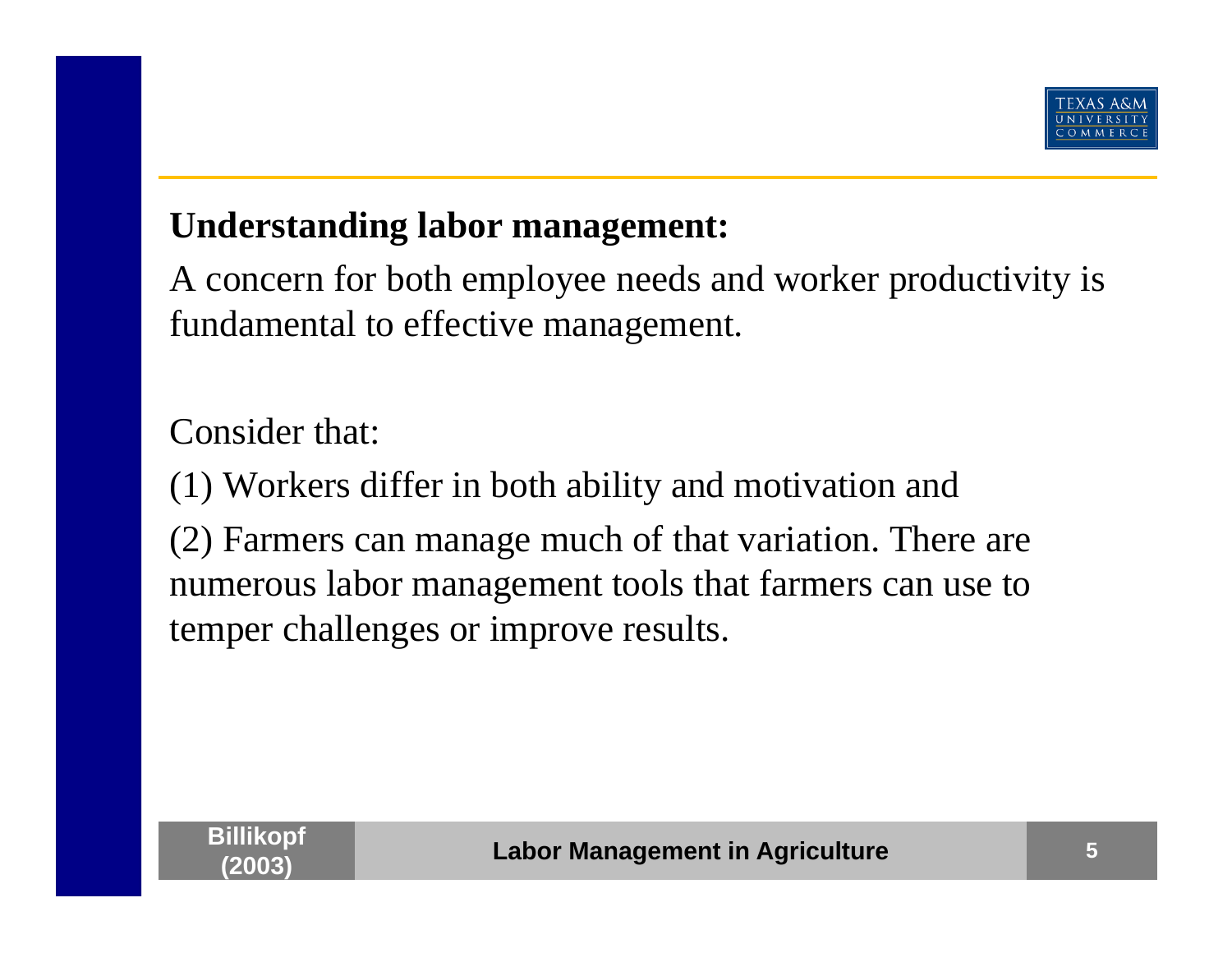Managers must avoid the tendency to rely on a limited number of tools.

In table 1, the center column lists labor management tools and practices.

The column to the right lists potential results or outcomes.

The middle column are filters or magnifiers affecting the results column.

In the absence of effective human resource management practices (the middle column), external influences may have a pronounced effect on productivity and other sought after results.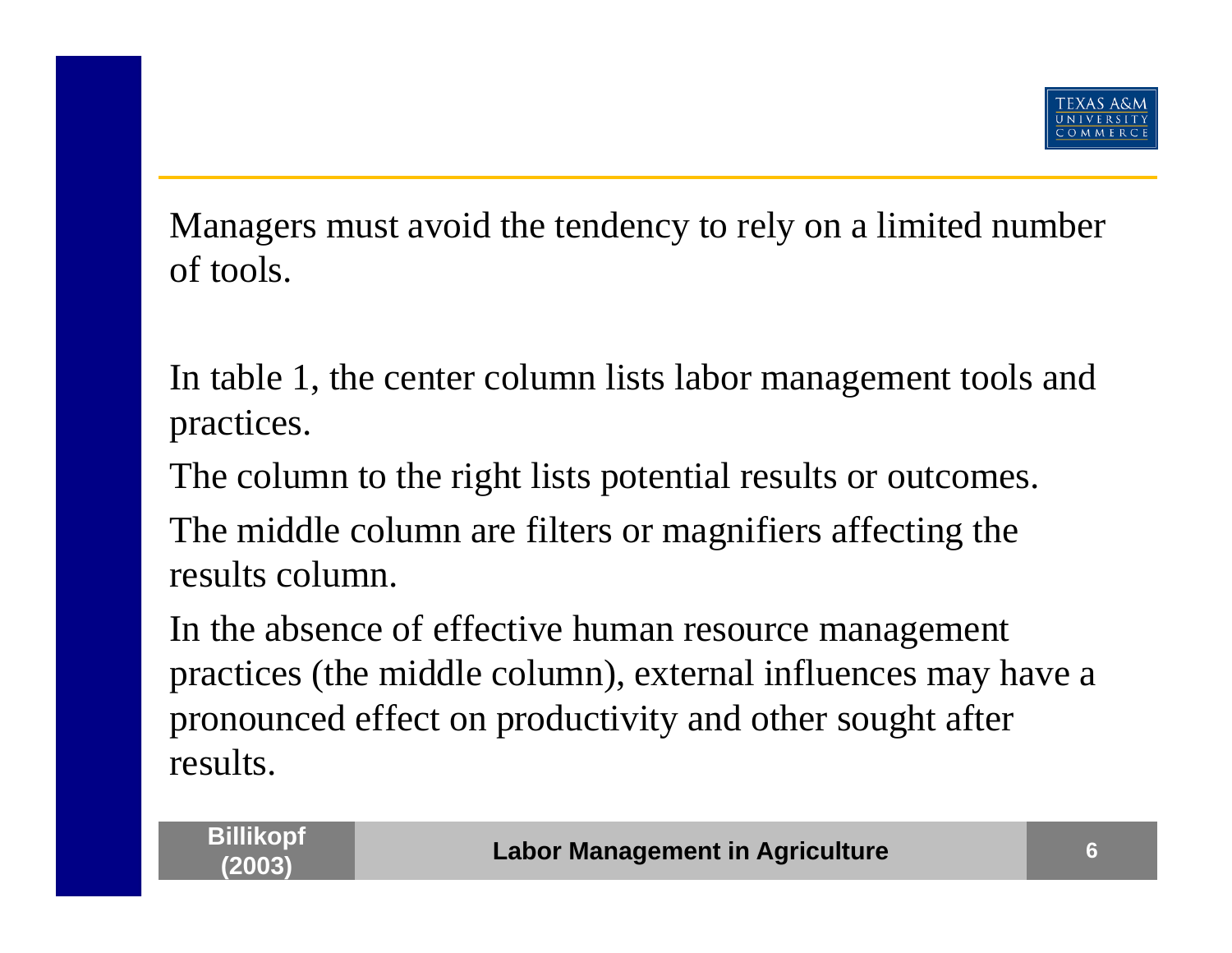## Human Resource Management



| <b>INFLUENCES AND</b><br><b>CONSTRAINTS</b><br><b>Tradition</b><br><b>Competitors</b><br>Laws<br><b>Labor market</b><br><b>Technology</b><br><b>Union contracts</b><br>Individual differences and<br><b>skills</b> | <b>PRACTICES, DECISIONS</b><br><b>AND TOOLS</b><br><b>Organizational structuring</b><br>Job design<br><b>Recruitment</b><br><b>Selection</b><br><b>Orientation</b><br><b>Training and development</b><br><b>Supervision</b><br>Performance appraisals | <b>RESULTS</b><br><b>Productivity</b><br>- quantity<br>- quality<br><b>Waste</b><br><b>Breakdowns</b><br><b>Satisfaction</b><br><b>Motivation</b><br><b>Absenteeism</b> |  |  |
|--------------------------------------------------------------------------------------------------------------------------------------------------------------------------------------------------------------------|-------------------------------------------------------------------------------------------------------------------------------------------------------------------------------------------------------------------------------------------------------|-------------------------------------------------------------------------------------------------------------------------------------------------------------------------|--|--|
|                                                                                                                                                                                                                    | <b>Compensation</b><br><b>Benefits</b><br>Safety and health<br><b>Organizational development</b><br><b>Discipline</b><br><b>Research and evaluation</b>                                                                                               | <b>Turnover</b><br><b>Strikes</b><br><b>Grievances</b><br>Litigation<br><b>Injury and illness</b><br>Workplace violence                                                 |  |  |
| <b>Billikopf</b><br><b>Labor Management in Agriculture</b><br>(2003)                                                                                                                                               |                                                                                                                                                                                                                                                       |                                                                                                                                                                         |  |  |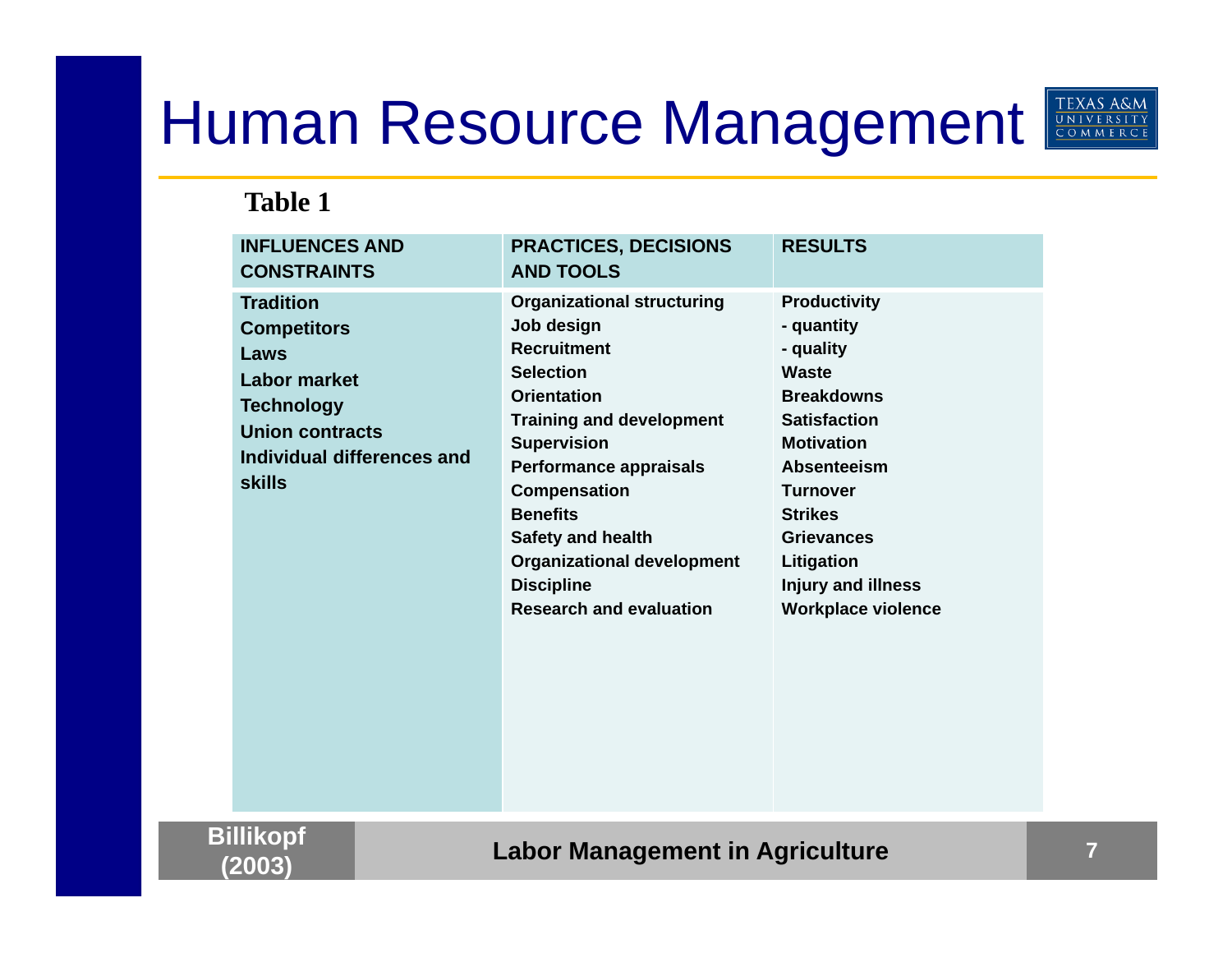

Purposeful Action:

- • It helps to have a plan with timetables, and to incorporate ways of evaluating progress toward goals.
- • Two additional challenges may include lack of selfesteem or inability to focus. Action may not be effective because of faulty planning, evaluation, or correction measures.

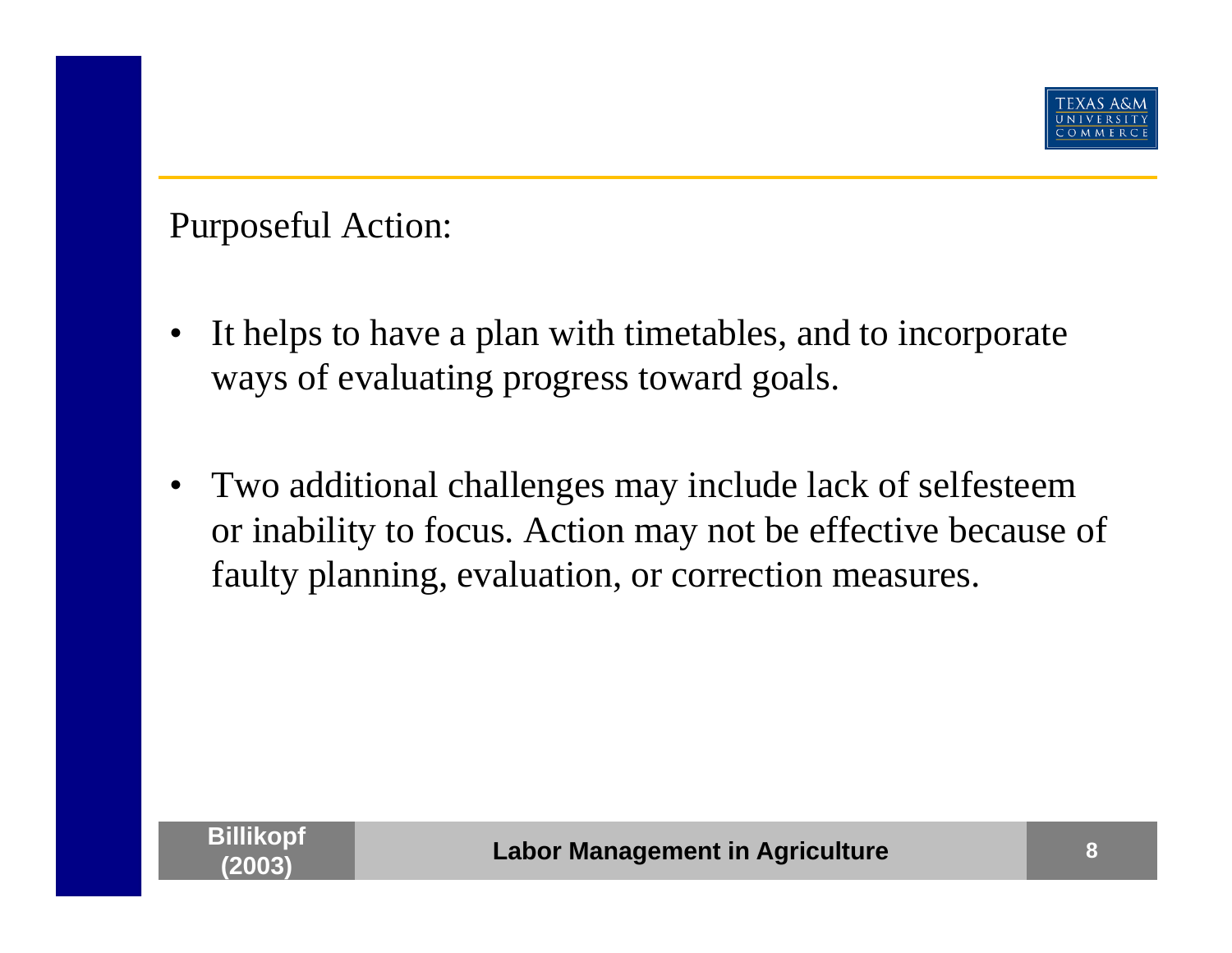## **2. PRACTICAL STEPS TO EMPLOYEE SELECTION**



Interviews, reference checks, tests, applications, and résumés can all help identify differences among candidates.

#### **Decided what you need:**

#### **Step 1: Determine whether a temporary employee is needed**

• Sometimes a new employee is urgently needed. Hiring a temporary worker is a good alternative to employing a less suitable replacement under pressure.

#### **Step 2: Complete a job analysis, description and specification**

• Job specification consolidates the necessary employee qualifications identified in the job analysis schedule (information about the position) and lists them in terms of knowledge, abilities, skills, or licenses. Job description is used to give applicants a feeling for what the job will be like.

#### **Step 3: Weight the job specification items**

#### **Step 4: Determine the recruitment Strategy**

• The larger the applicant pool, the greater the chance of finding qualified applicants.

| <b>Billikopf</b> |  |
|------------------|--|
| (2003)           |  |

#### **(2003) Labor Management in Agriculture**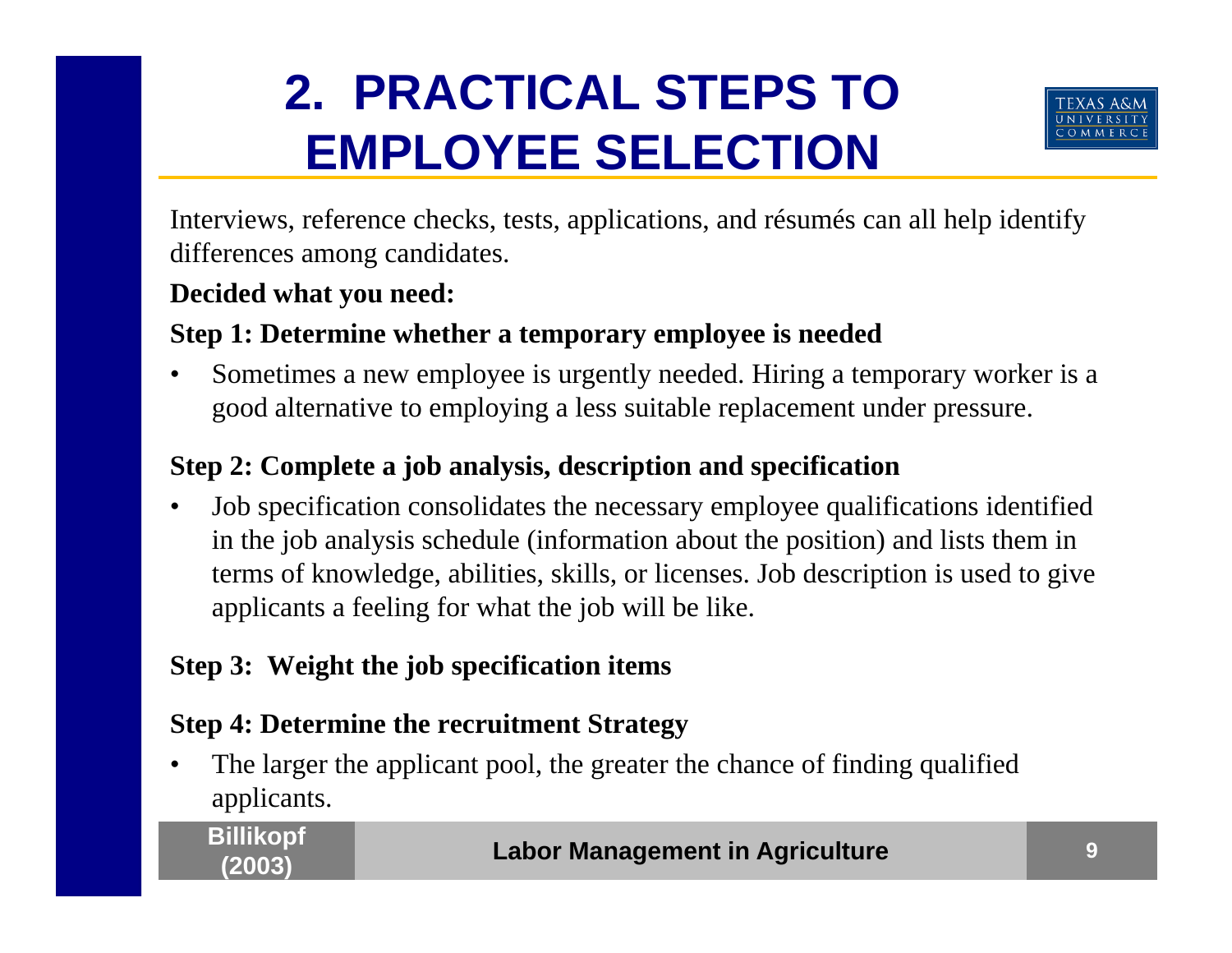

#### **Design the selection process:**

• A well-designed selection process will yield information about a candidate's skills and weaknesses, enabling the farm employer to make an informed choice.

#### **Step 1: Determine which selection tools to use**

• Applications, interviews, tests, reference checks, letters of recommendation, and physicals. Try to verify evidence of specific skills, knowledge, and abilities at more than one point in the selection process (Table 2).

#### **Step 2: Prepare questions and situations for written and practical tests, the interview and reference checks**

• Table 2 can serve as a checklist of attributes to be verified by selection tools.

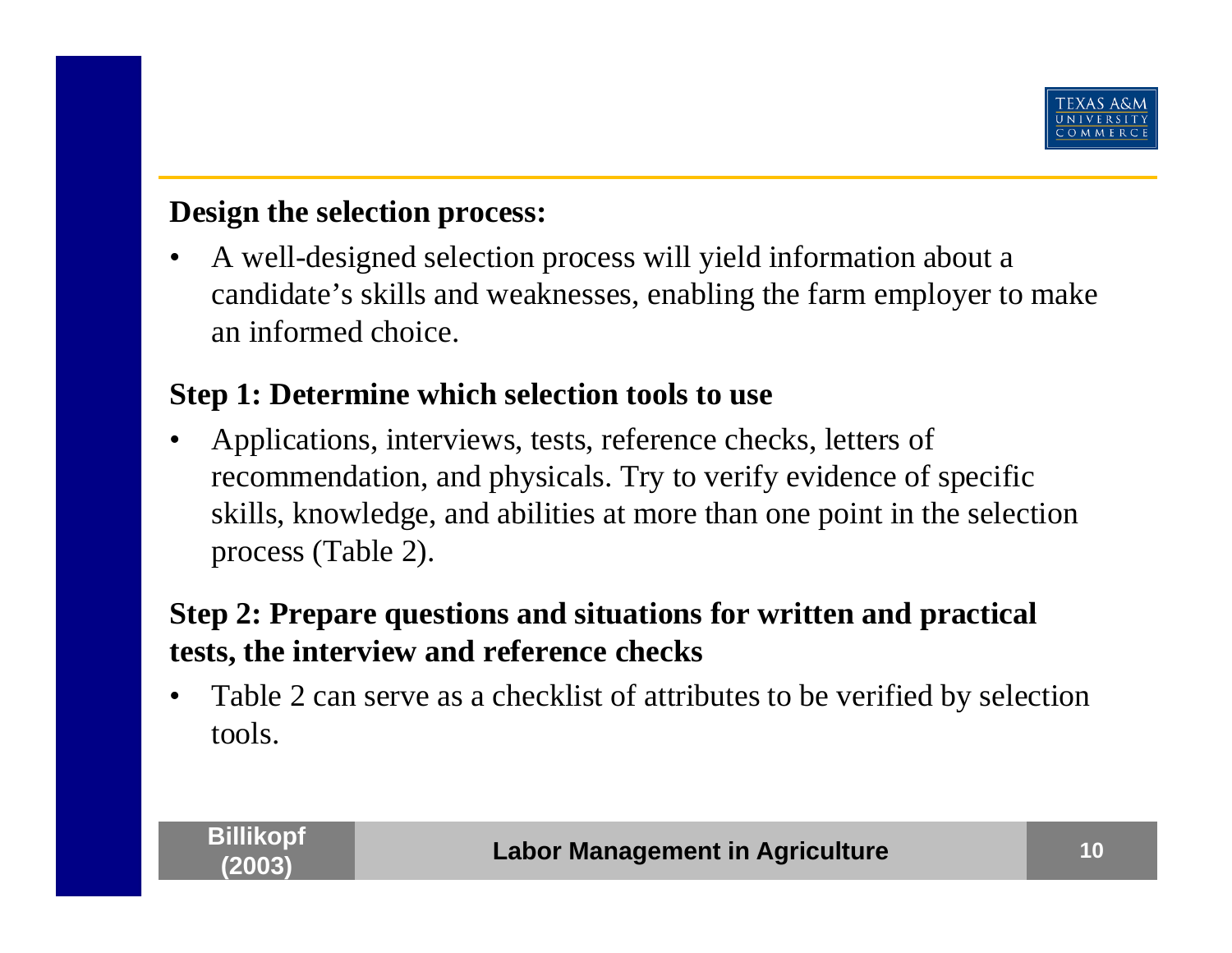#### **Table 2**



**Skills, knowledge, and abilities may be measured using different tools at different stages of the selection process. An "X" indicates a principal method for measuring that skill, knowledge, or ability; an "O" indicates a secondary method.**

| <b>Skills / Knowledge / Ability</b>                                  | <b>Test</b>  | Interview        | Application | <b>Reference Check</b> |    |
|----------------------------------------------------------------------|--------------|------------------|-------------|------------------------|----|
| <b>Operating wheel and</b><br>crawler tractors                       | $\sf X$      |                  | $\circ$     |                        |    |
| <b>Adjusting / calibrating</b><br>equipment                          | $\times$     |                  |             |                        |    |
| <b>Maintaining equipment</b>                                         | X            | $\circ$          | X           |                        |    |
| <b>Using implements</b><br>(disk, plow)                              | $\mathsf{X}$ | $\circ$          |             |                        |    |
| <b>Controlling weeds, pests,</b><br>diseases                         | X            | $\circ$          |             |                        |    |
| Directing efforts of others                                          | $\circ$      | $\sf X$          | $\sf X$     | $\circ$                |    |
| <b>Training employees</b>                                            | $\circ$      | $\sf X$          |             |                        |    |
| <b>People skills</b>                                                 | $\mathsf X$  | $\boldsymbol{X}$ |             | X                      |    |
| <b>Reading and processing</b><br>information                         | $\mathsf X$  |                  |             |                        |    |
| <b>Billikopf</b><br><b>Labor Management in Agriculture</b><br>(2003) |              |                  |             |                        | 11 |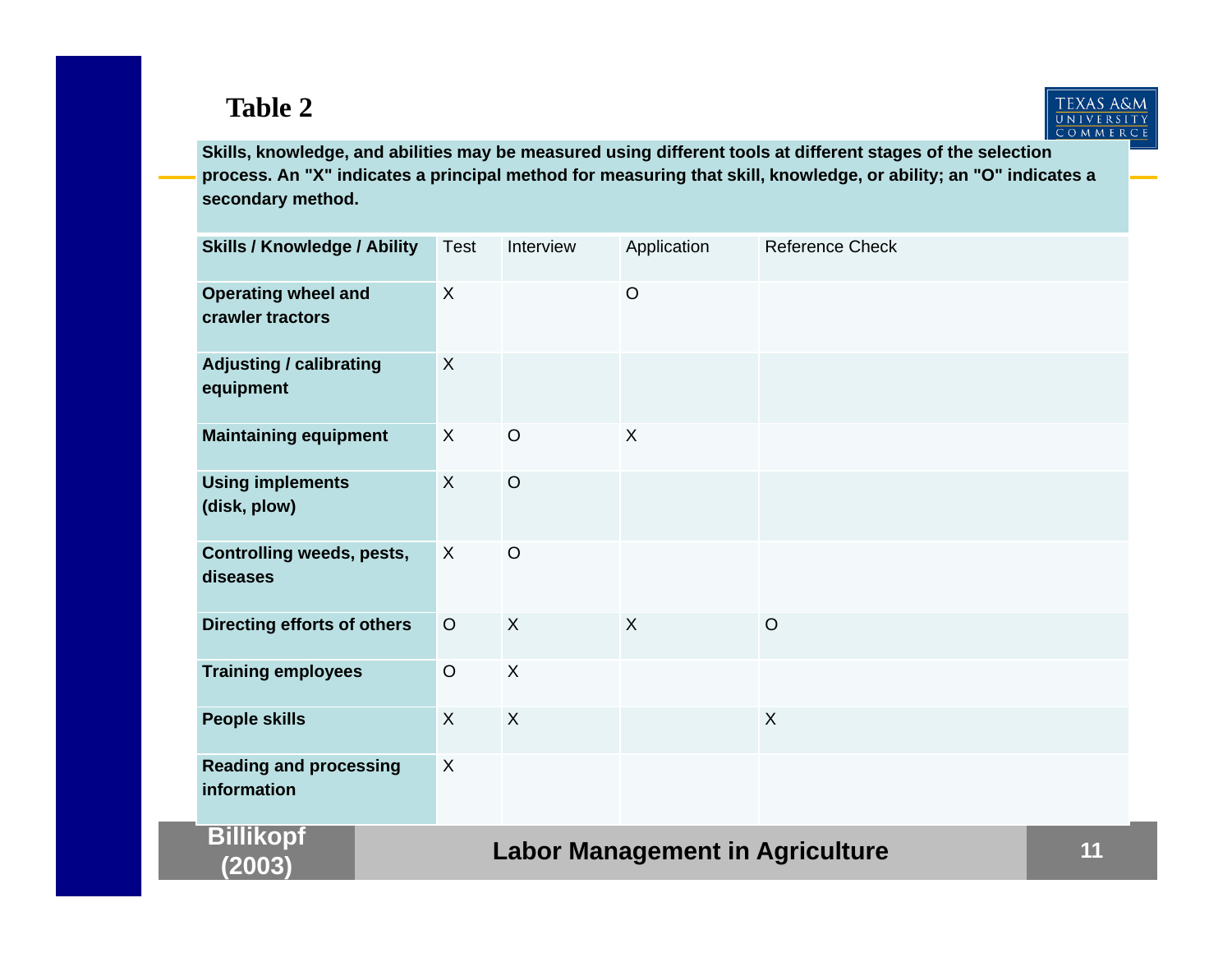

#### **Step 3: Assign a sequence to hurdles**

•Each hurdle eliminates some applicants from contention.

#### **Step 4: Provide a realistic job preview**

•In a realistic job preview farmers try to present the job the way it really is.

#### **Exchange information with applicants**

#### **Step 1: Conduct a pre-interview (orientation day)**

• Applicants have a chance to ask questions about the job and learn more about working conditions, is very effective.

#### **Step 2: Review applicants' biodata (applications and résumés)**

• Skills and abilities that applicants claim to possess do not always show up in their job performance.

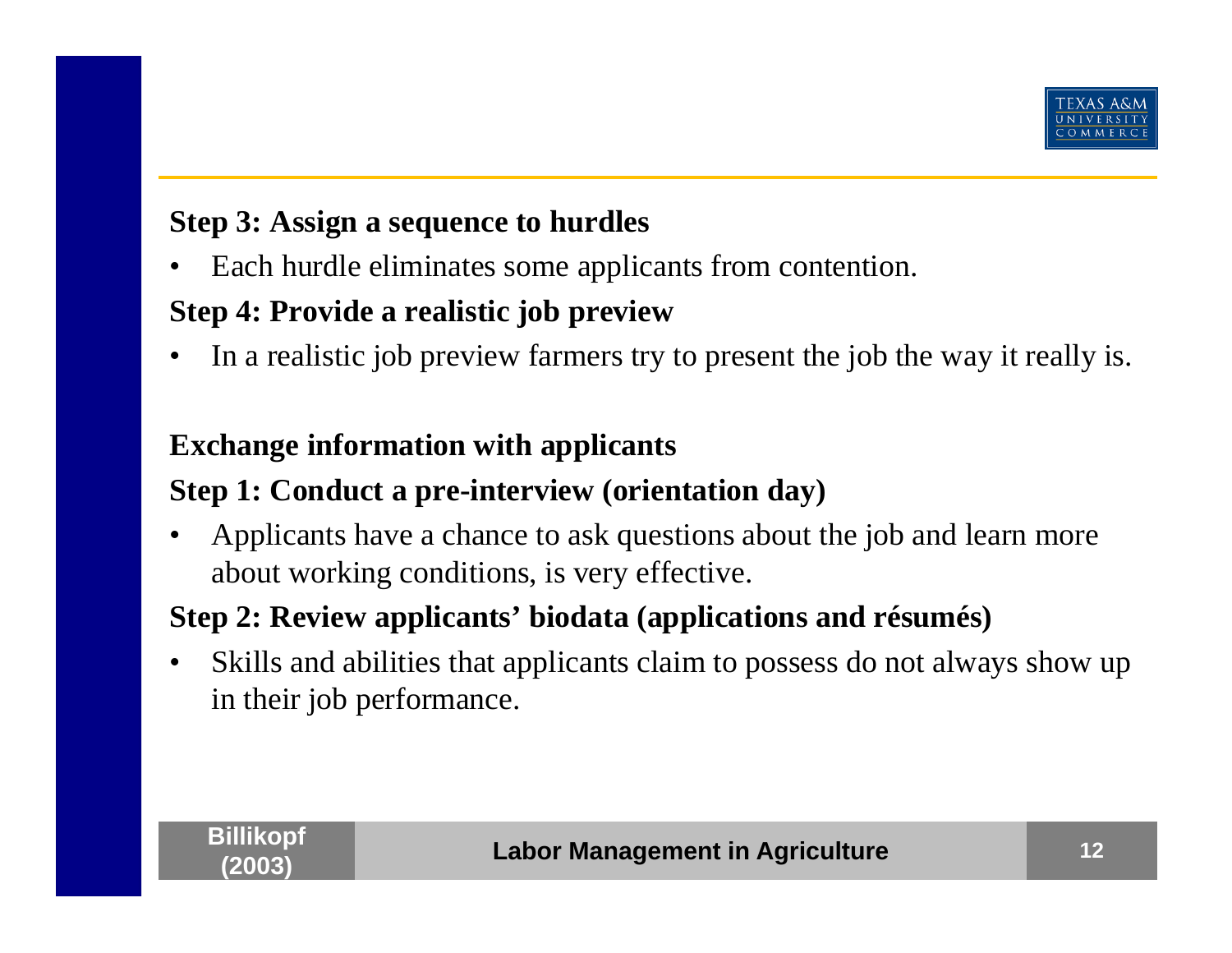

#### **Step 3: Conduct tests**

• Consider that tests can measure knowledge, ability, skills, aptitude, attitudes, honesty, and personality.

#### **Step 4: Conduct interviews**

• The interview gives you a chance to probe when unsure about an applicant's answers, capabilities, or work philosophy.

#### **Step 5: Check references**

• Some supervisors may even exaggerate the virtues of difficult employees to get them off their hands and speak poorly of those they wish to keep.

#### **Step 6: Conduct a final interview (if needed)**

• A final interview with the top two or three candidates can help resolve the dilemma.

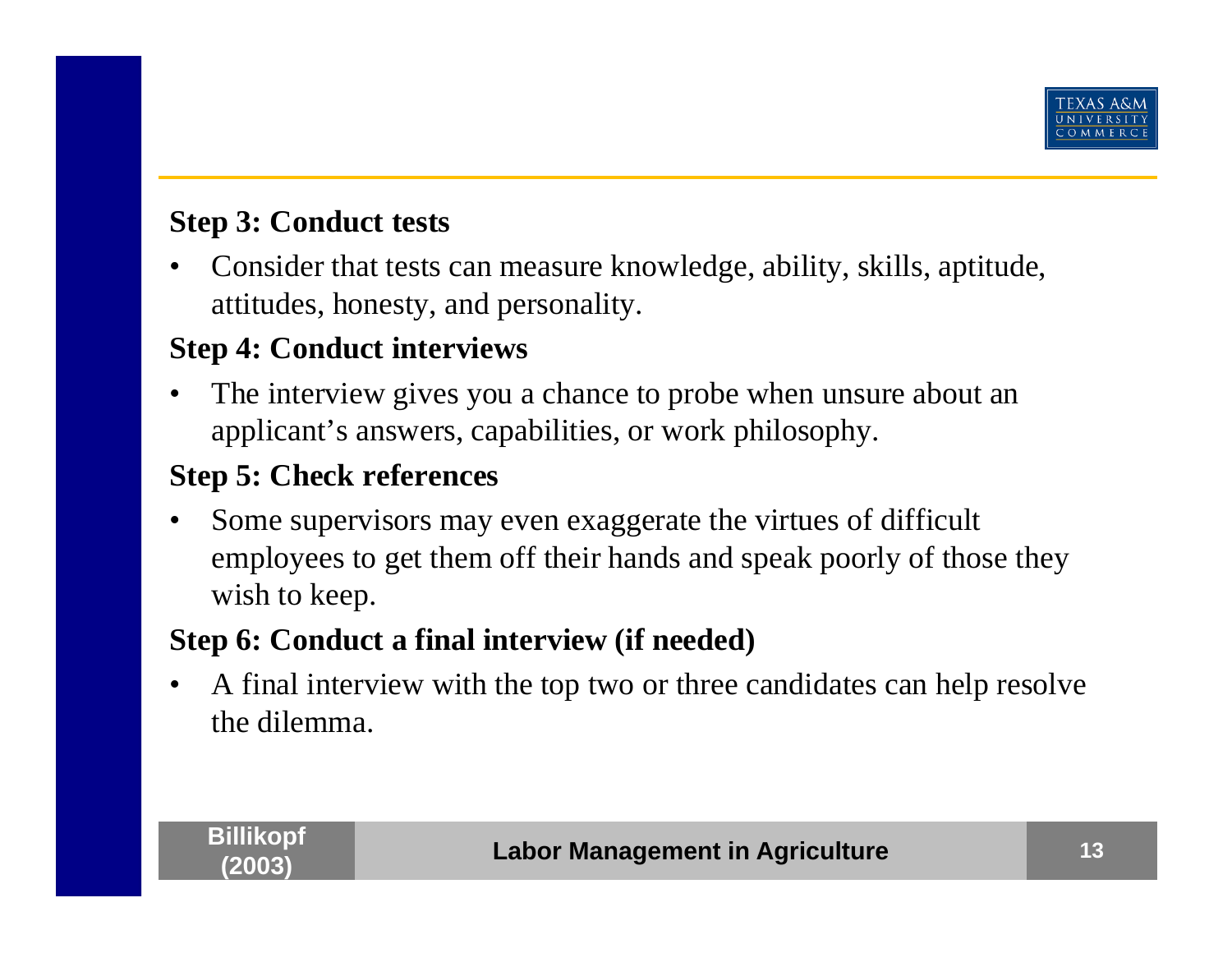

#### **Bring new employee aboard Step 1: Make offers and convey Rejections**

• Offering the job to someone "because we've come this far" could mean hiring the wrong person for the job.

#### **Step 2: Oversee the post-offer pre-placement physical ability testing**

• A well-planned physical and physical ability exam require that the examining physician and physical therapist understand the job requirements.

#### **Step 3: Conduct orientation**

• Combined with a good orientation period, careful selection enables the employer and new personnel to start out on a positive path.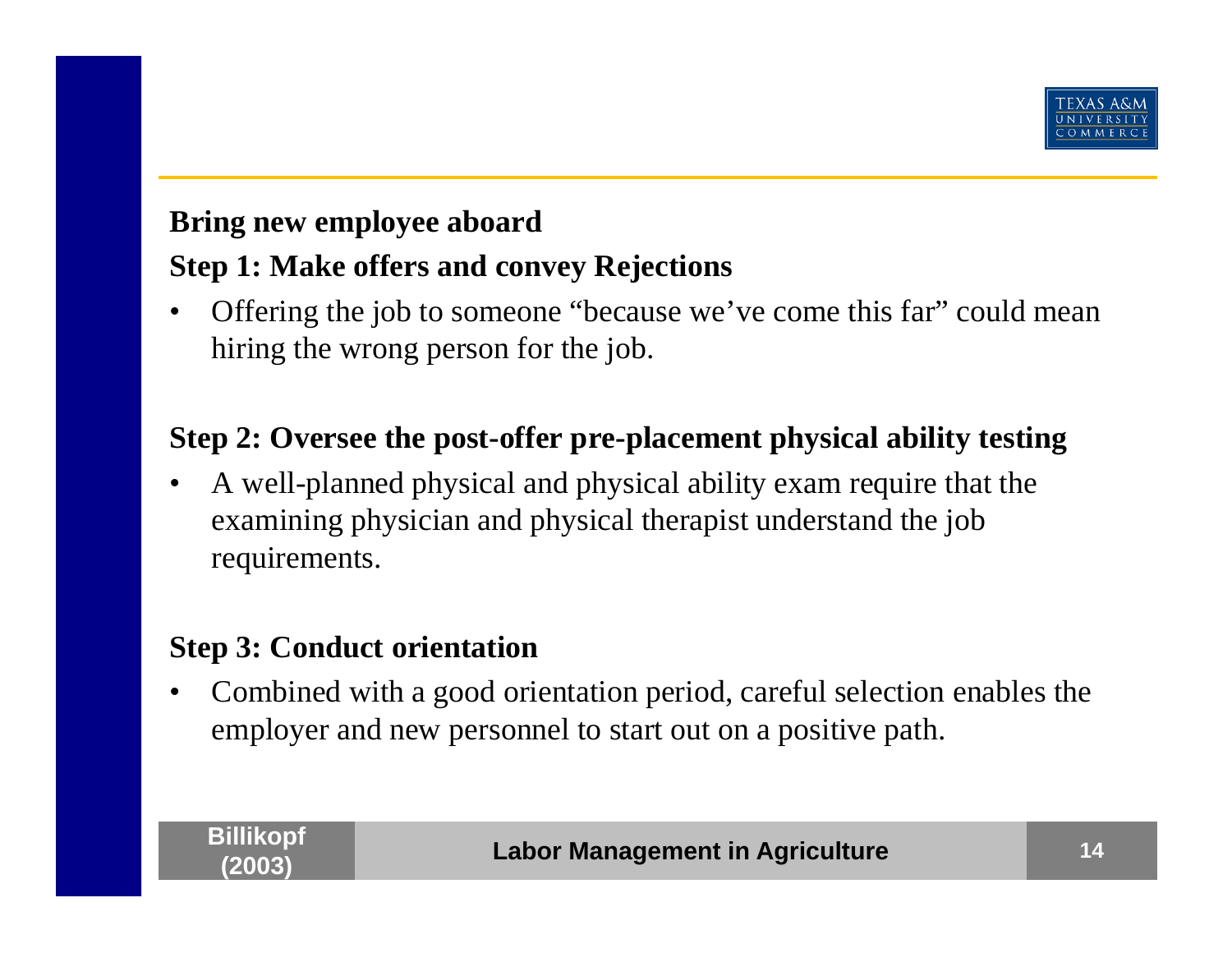## **3. VALIDATING THE SELECTION PROCESS**



- • Validity is a measure of the effectiveness of a given approach. A selection process is valid if it helps you increase the chances of hiring the right person for the job.
- • Ensuring face validity will enhance applicants' acceptance of the process. A thorough employee selection approach brings out the differences among applicants' abilities for specific jobs.
- • For a selection process to be valid, it must also be reliable. That means the process must measure what it is designed to measure and do so consistently over time.

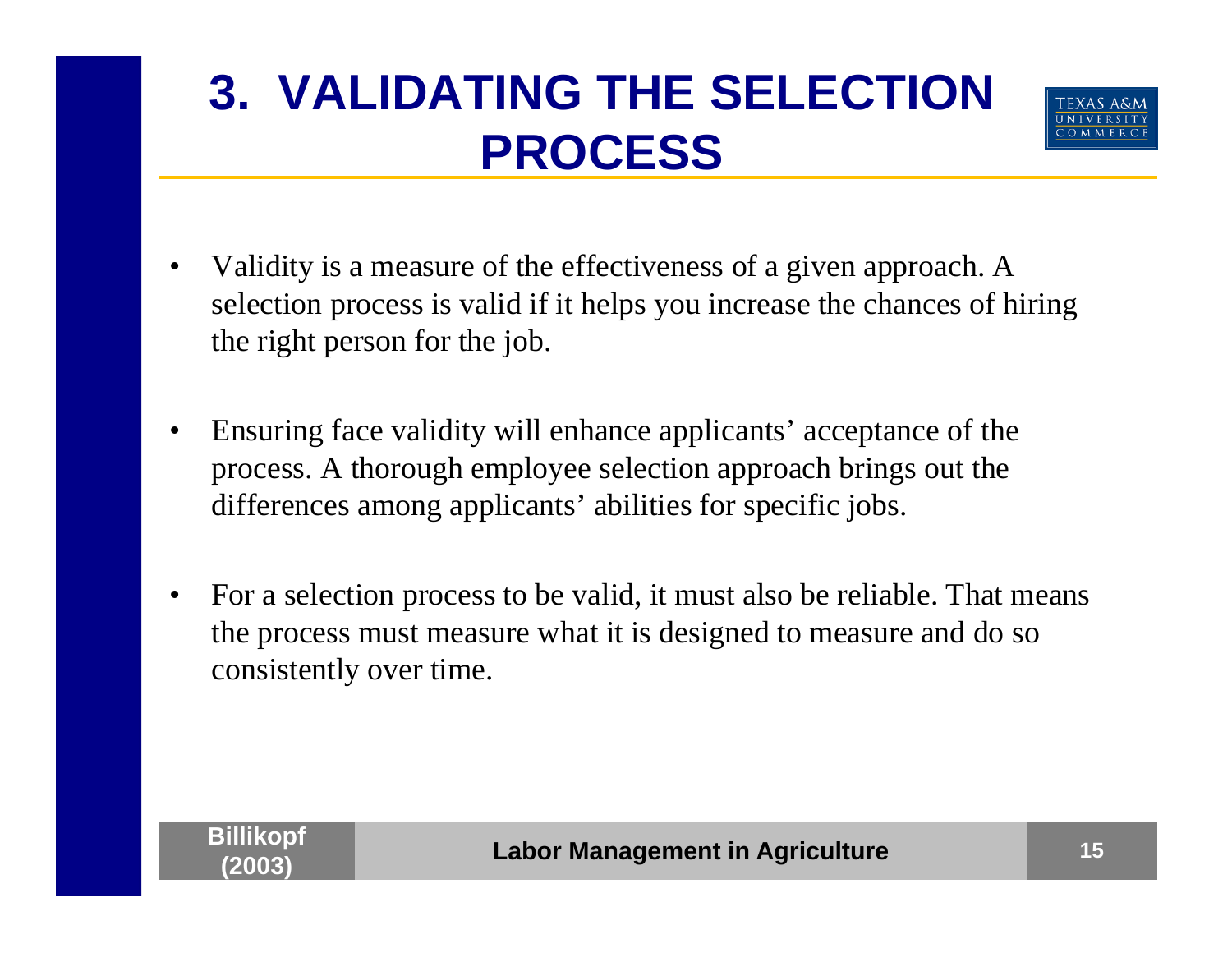### **4. PROMOTIONS, TRANSFERS AND LAYOFFS**



- • A successful promotion policy should neither stifle present personnel nor eliminate management's option for outside recruitment. Some employers and workers feel the only evidence of career success is promotion. Fortunately, there are several other ways to provide workers more challenges. There are several other ways to provide workers more challenges. This can be done through transfers, job rotation, job enlargement and job enrichment.
- • Arguments favoring merit-based promotions focus around worker qualifications and performance, while those based on seniority stress greater job security and protection from arbitrary treatment. Seniority tends to reward loyalty while merit promotes excellence. An effective blend may combine good points from each.

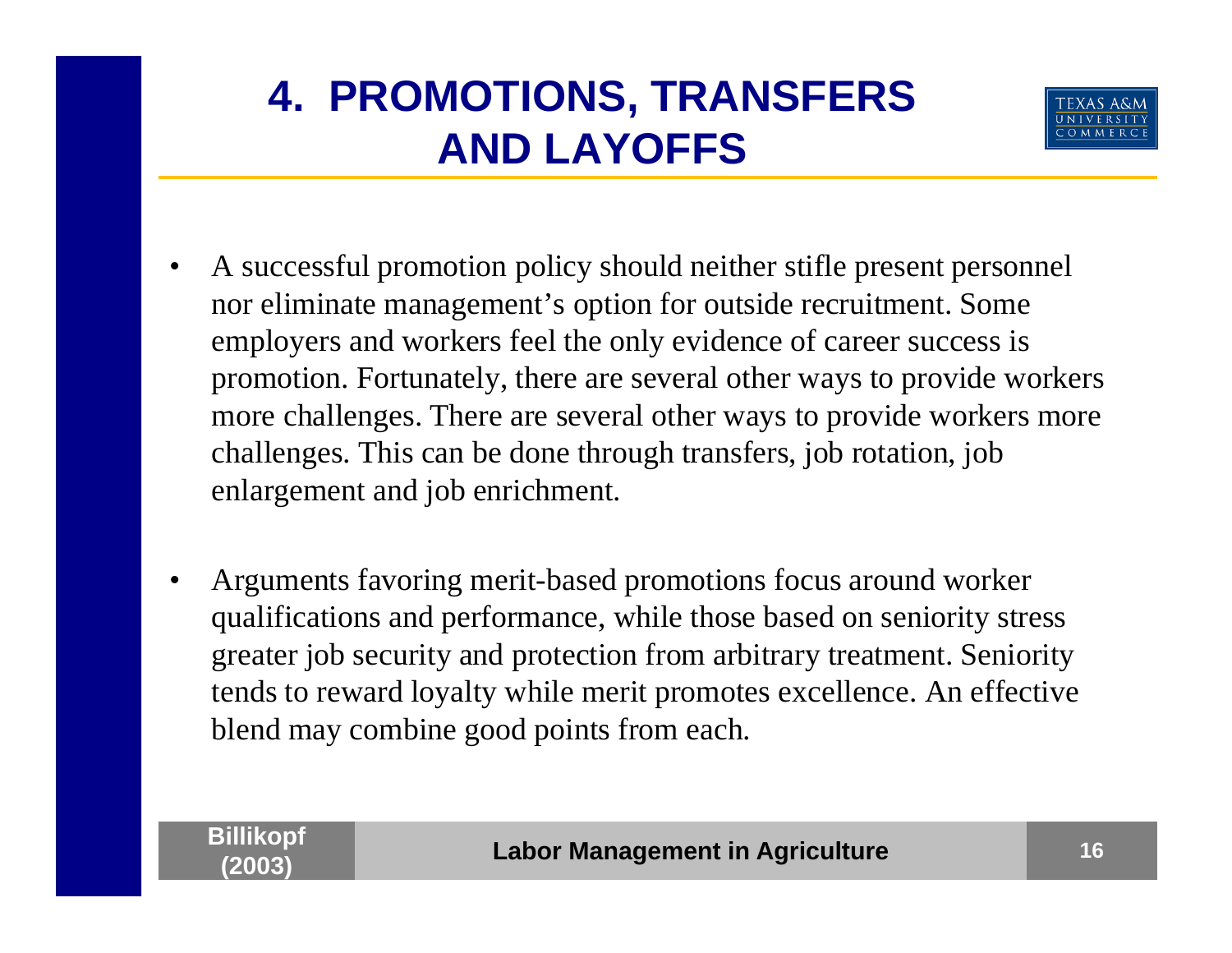## **5. HELPING WORKERS ACQUIRE SKILLS**



The training process consists of

- 1) Explaining and demonstrating correct task performance
- 2) Helping workers to perform under supervision
- 3) Allowing personnel to perform alone
- 4) Evaluating worker performance
- 5) Coaching employees based on evaluation results.
- 6) He can further cement his skill by coaching another

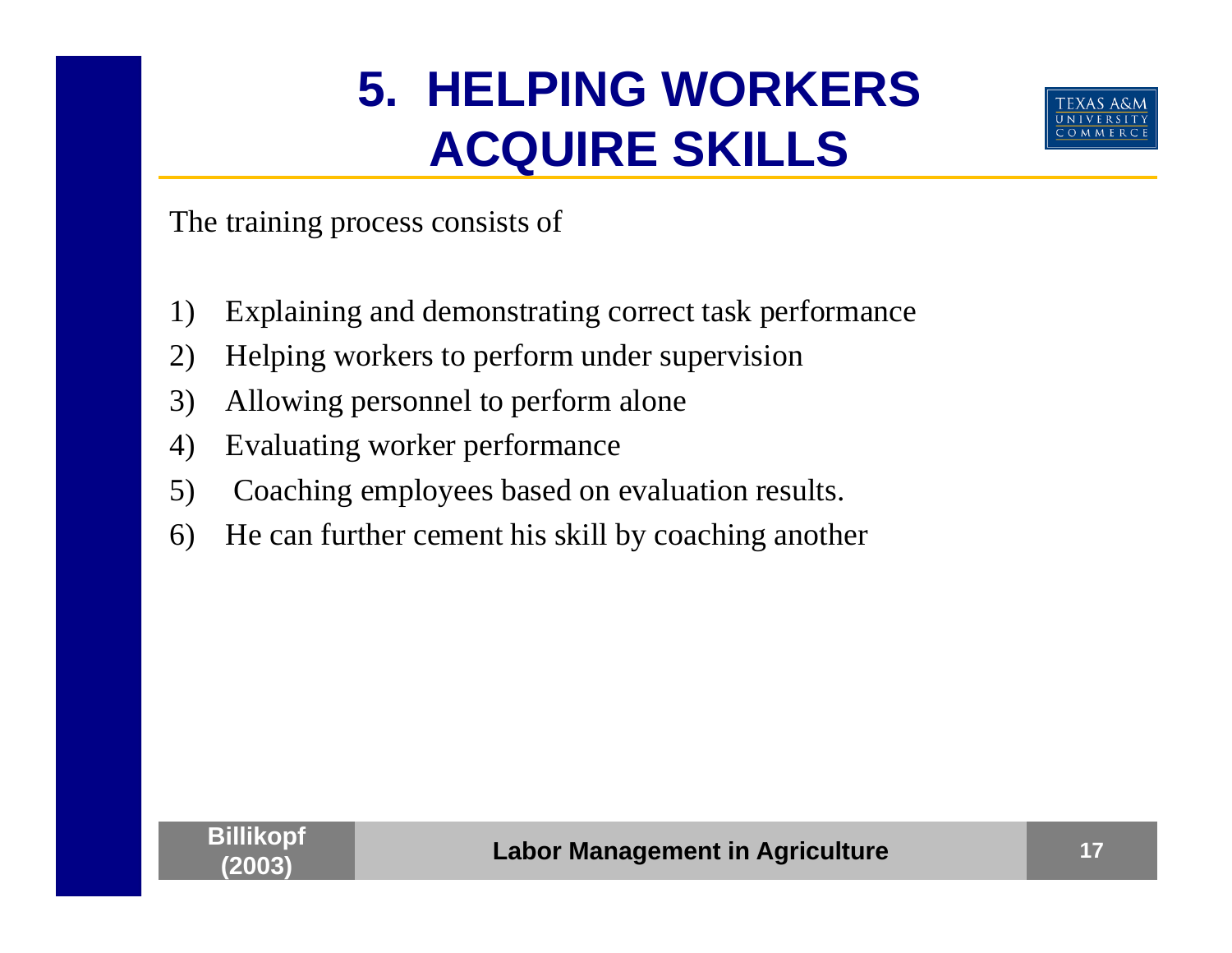

There is an important difference between telling workers how to do a task and successfully transferring skills, ability or knowledge. When training personnel you may want to:

- 1) Continually assess workers' level of understanding
- 2) Gear training to the participants
- 3) Present only a few concepts at a time
- 4) Where needed, divide tasks into simplified components
- 5) Involve all workers
- 6) Use visual aids (samples of defective fruit)
- 7) Encourage questions.

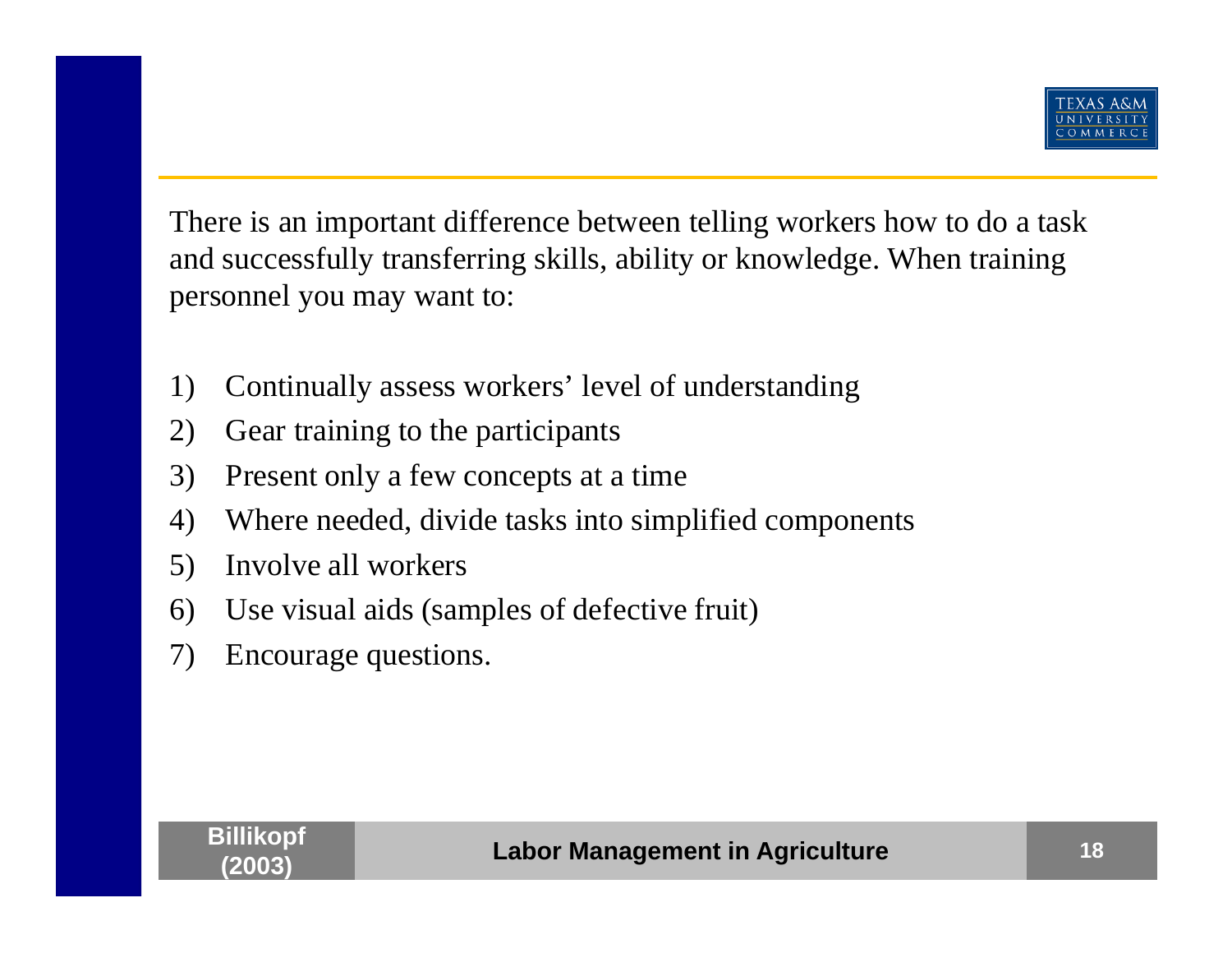

Mentors also model desirable behaviors that employees can imitate. An ideal coach or mentor is one who

- (1) Is not easily threatened by an employee who becomes successful
- (2) Has a high tolerance for the employee trying out different approaches
- (3) Encourages the employee to take initiative in terms of how much and at what rate to absorb new information.

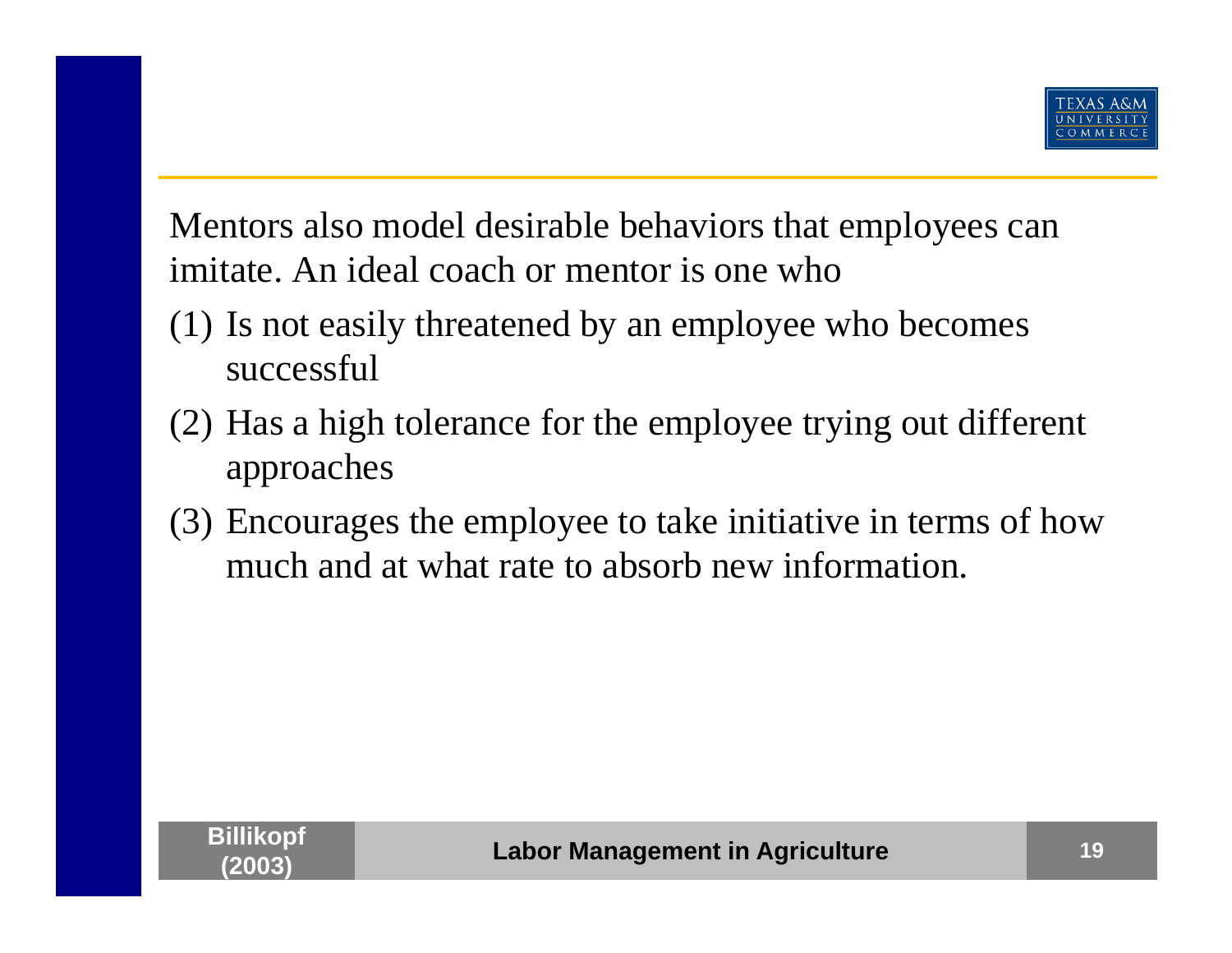## **6. APPRASIAL**



- •People need positive feedback and validation on a regular basis.
- • Supervisors who tend to look for worker's positive behaviors and do so in a sincere, no manipulative way will have less difficulty giving constructive feedback or suggestions.
- • An effective negotiated performance appraisal helps the employee take additional ownership for both continuing effective performance and improving weak areas. Consider that employees want to know what you think of their work.

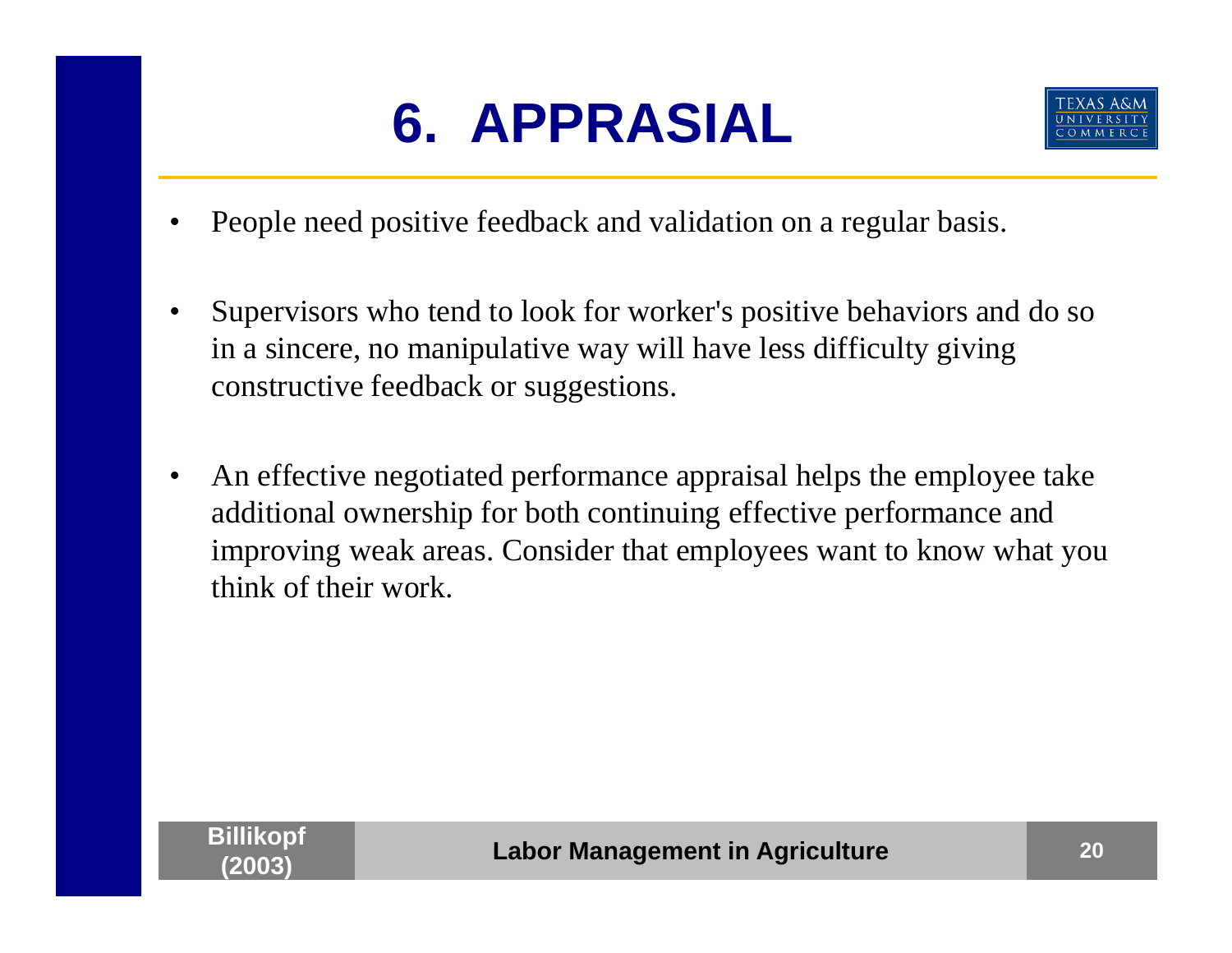

A farm manager can ask the employee being appraised to bring three lists to the performance appraisal interview:

- 1) Areas where the employee performs well
- 2) Areas where the worker has shown recent improvement
- 3) Areas where the worker feels weak, or thinks his supervisor would like to see improvement.

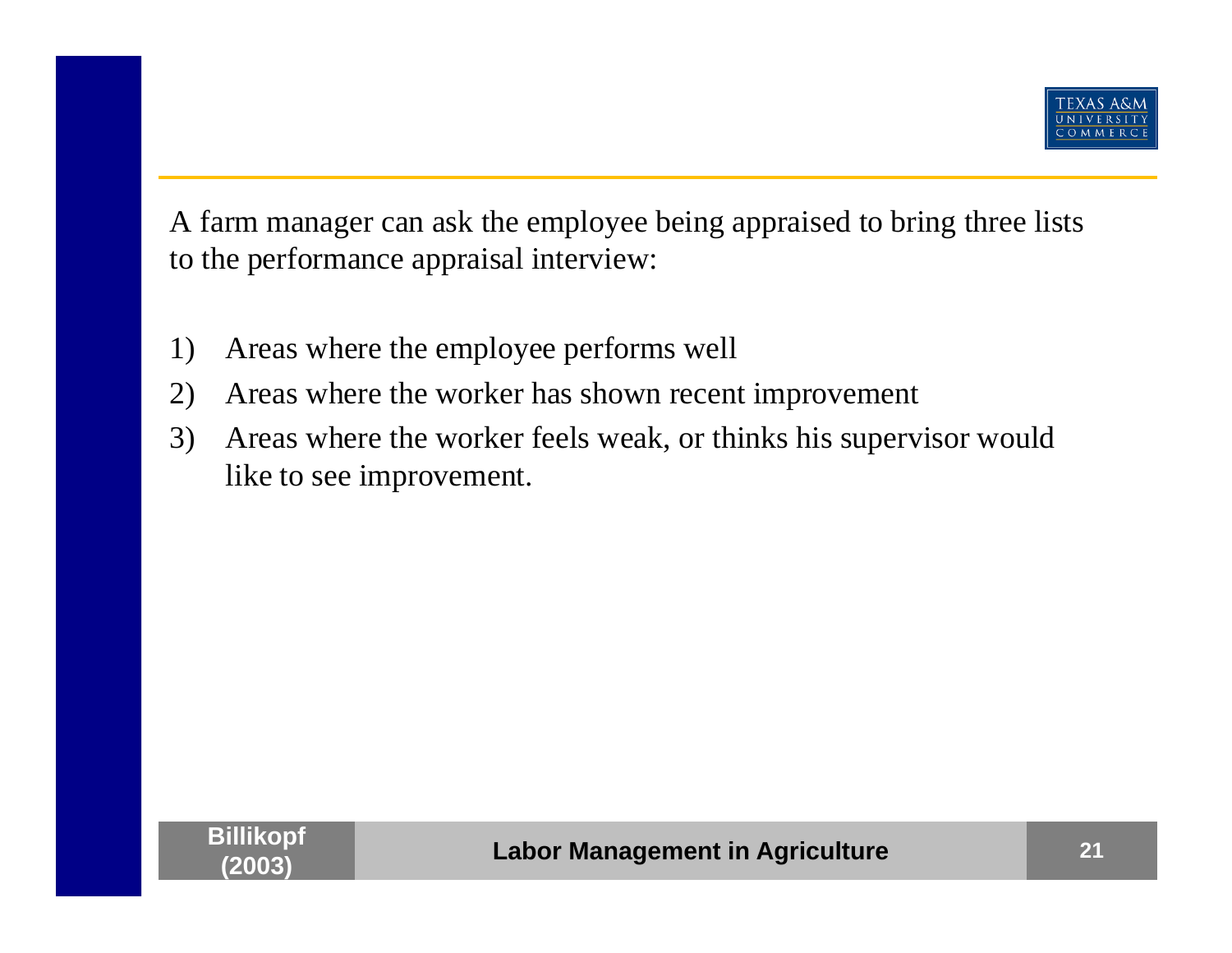## **7. INTERNAL WAGE STRUCTURE**



You can arrive at appropriate wages for positions on your farm on the basis of two main management tools:

(1) Job evaluations (based on compensable factors such as education, skill, experience, and responsibility)

(2) The going rate (or market value) of a job. In practice, results of job evaluations are often compromised or even overshadowed by market considerations.

• Those who pay at or below the market may have difficulty attracting workers, and may find themselves frequently training people who leave for higher paid positions.

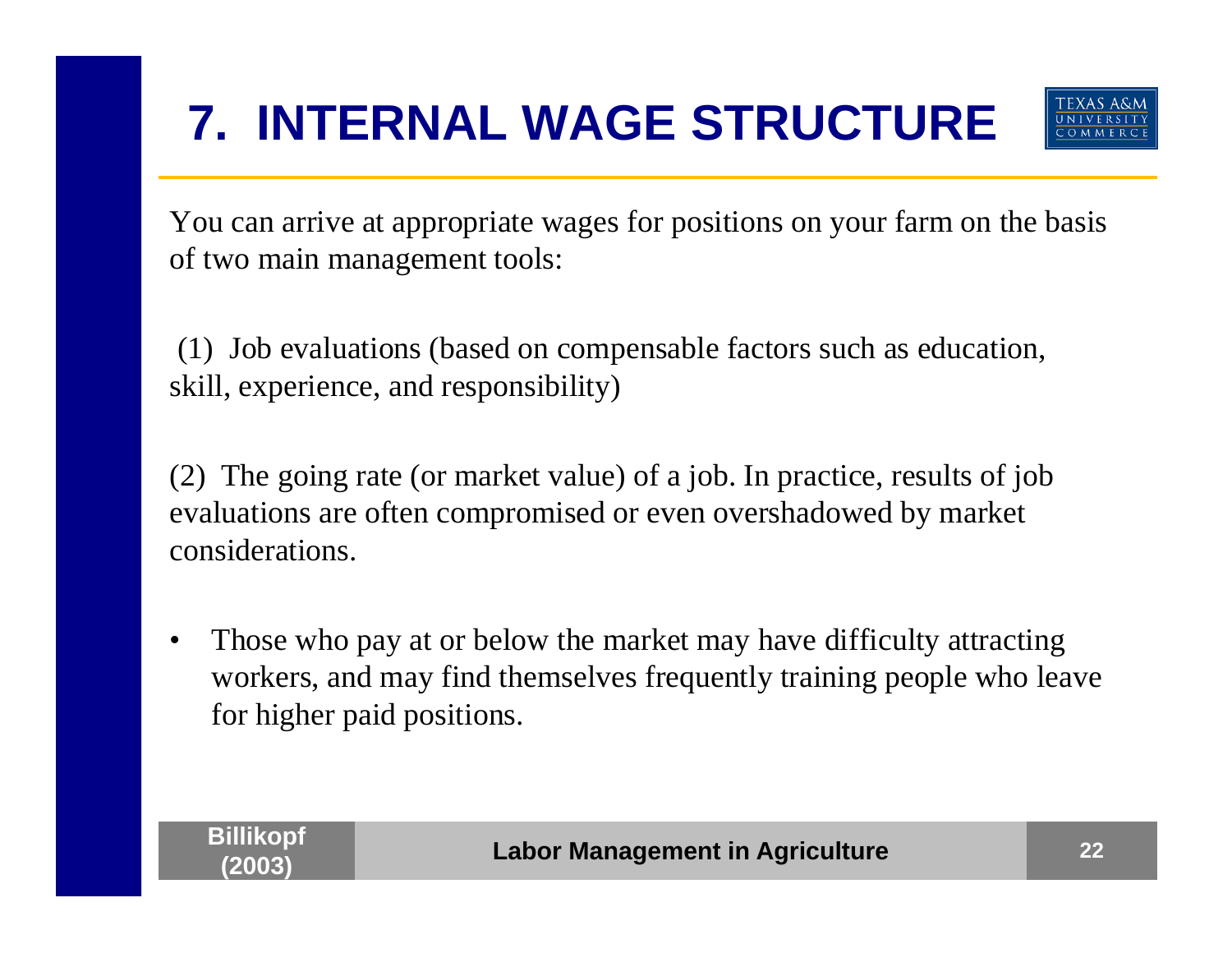

- •Workers expect their wages will:
- (1) Cover their basic living expenses
- (2) Keep up with inflation
- (3) Leave some money for savings or recreation
- (4) Increase over time.
- •Farmers can set wages based on
- (1) Job evaluations
- (2) Market values

**Billikopf** 

• In practice, results of job evaluations must often defer to market considerations.

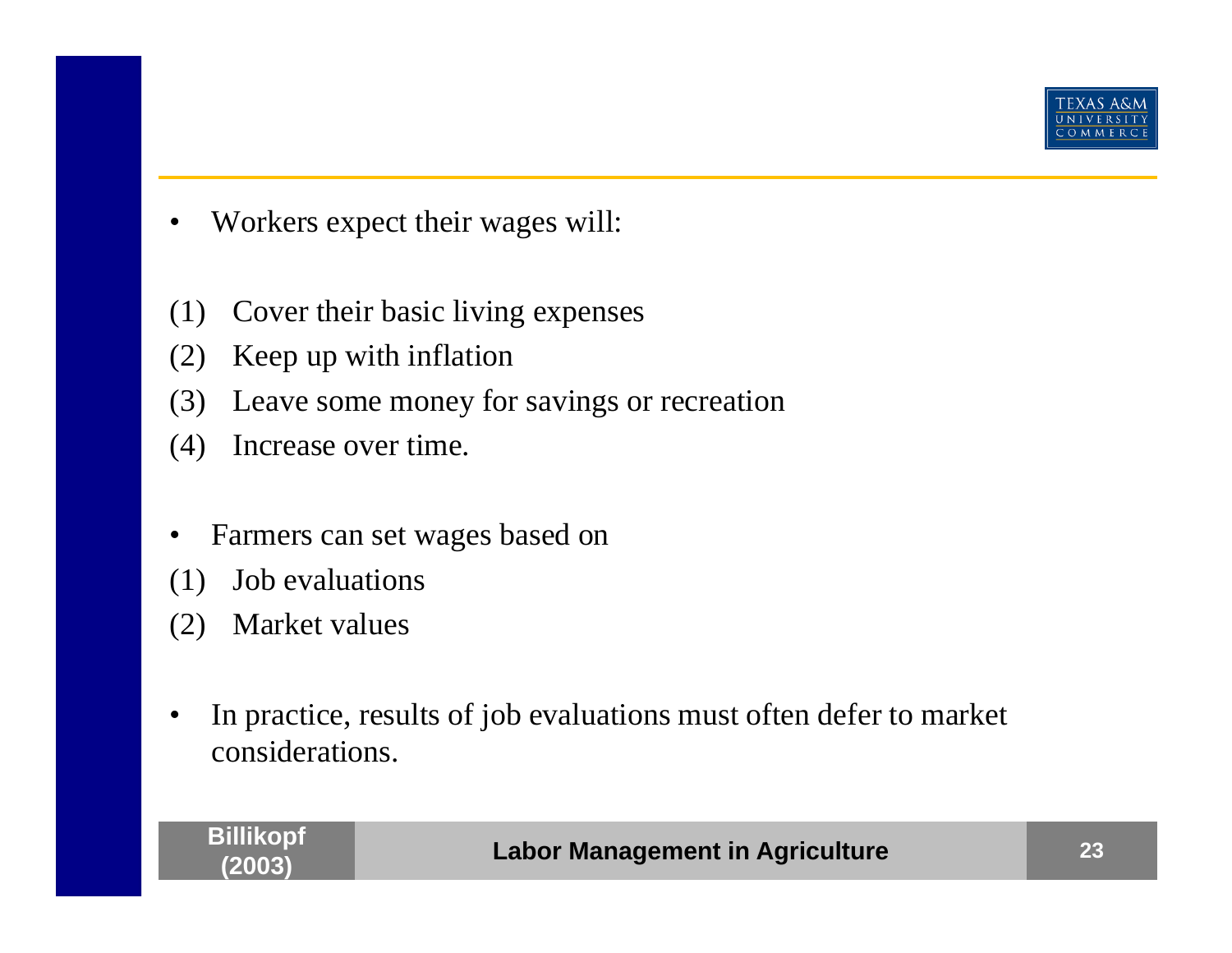## **8. INCENTIVE PAY**



- • Farmers' structured incentives are most likely to succeed if they have
- 1) Accurately established standards
- 2) Clearly linked superior performance with pay or a valued reward
- 3) Carefully considered what type of performance the incentive stimulates. Effective incentives are designed so the more an employee earns, the more the farmer benefits.

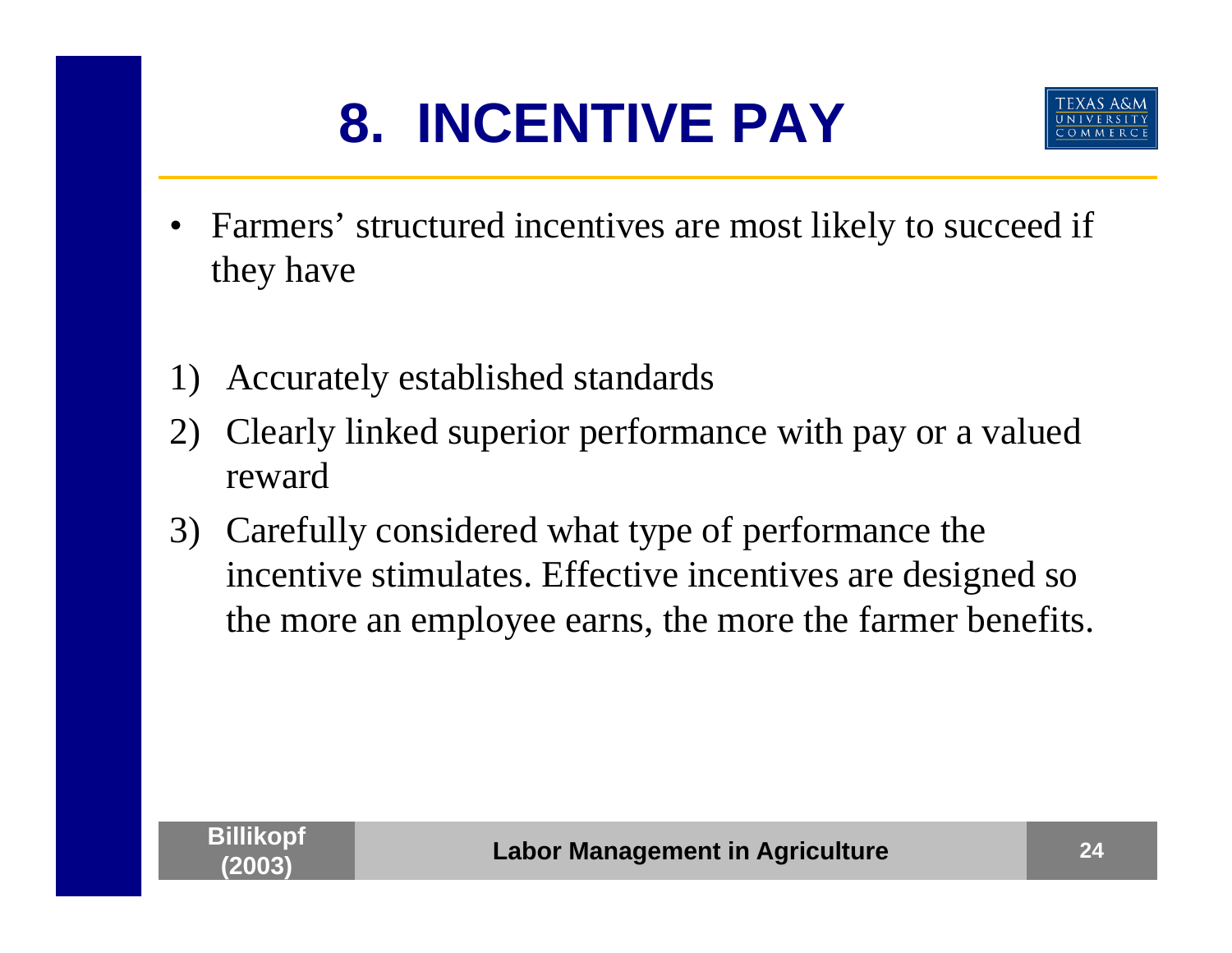

#### **Steps in establishing structures incentives**

- 1) Analyze the challenge and determine if incentives are appropriate.
- 2) Link pay with performance.
- 3) Anticipate loopholes. The number one loophole for quantity production incentives is often quality.
- 4) Establish standards and determine pay.
- 5) Protect workers from negative consequences. Provide a fair wage, tell employees how much they are earning, hire fewer workers for longer periods, provide a safe environment.
- 6) Improve communications.
- 7) Periodically review the program.

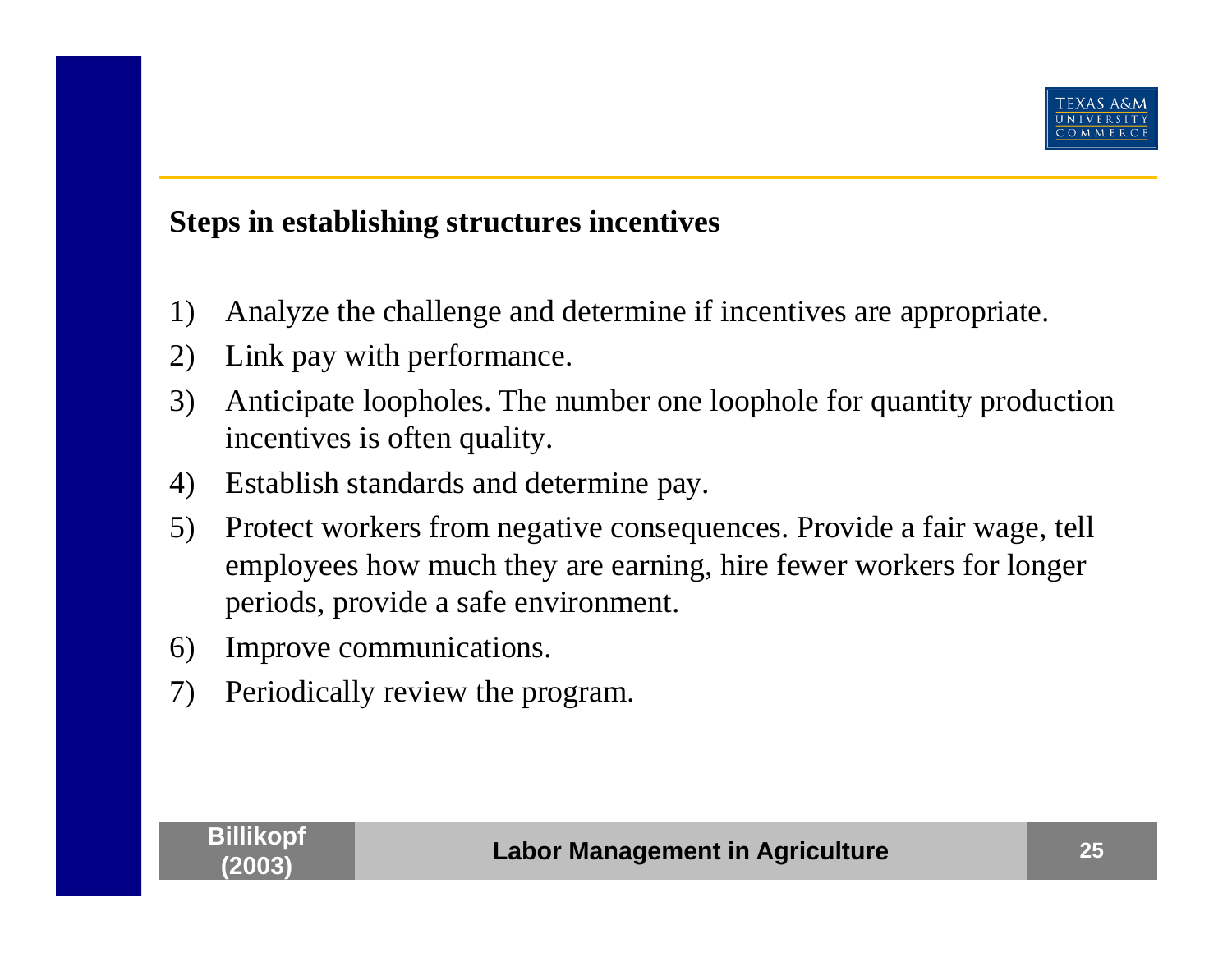## **9. SUPERVISORY POWER**



Supervisory power stems from both organizational authority and personal influence. Supervisory responsibilities must be matched with corresponding power, such as the right to hire or discipline personnel.

The term supervisor has two connotations:

- 1) A specific level in the management hierarchy, usually somewhere between the farm manager and the foreman
- 2) Any person who has responsibility for directing and facilitating the performance of one or more persons

For supervisors to be effective, responsibility and power must be balanced. Workers value being treated with 'respeto' (respect) and good manners.

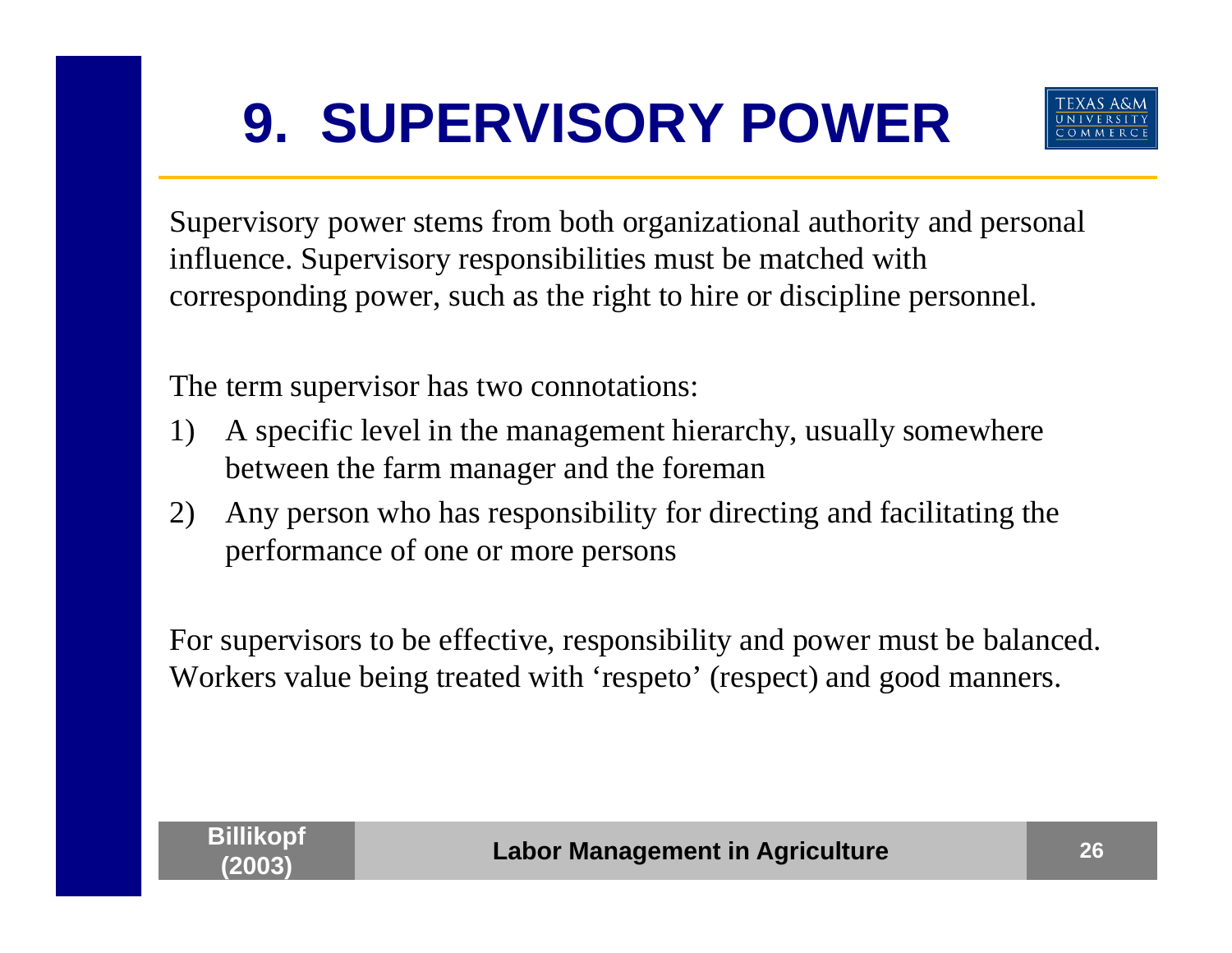### **10. EMPOWERMENT AND DELEGATION**



- • Delegation and empowerment work best when done in small increments.
- • Bound for great difficulty is the supervisor who knows exactly what he wants and tries using a "democratic front" to get workers to think his idea is theirs.
- • Employees will lose their taste for involvement if no action results from the decision they help make. Shared decision making can lead to better decisions, increase communication with employees.

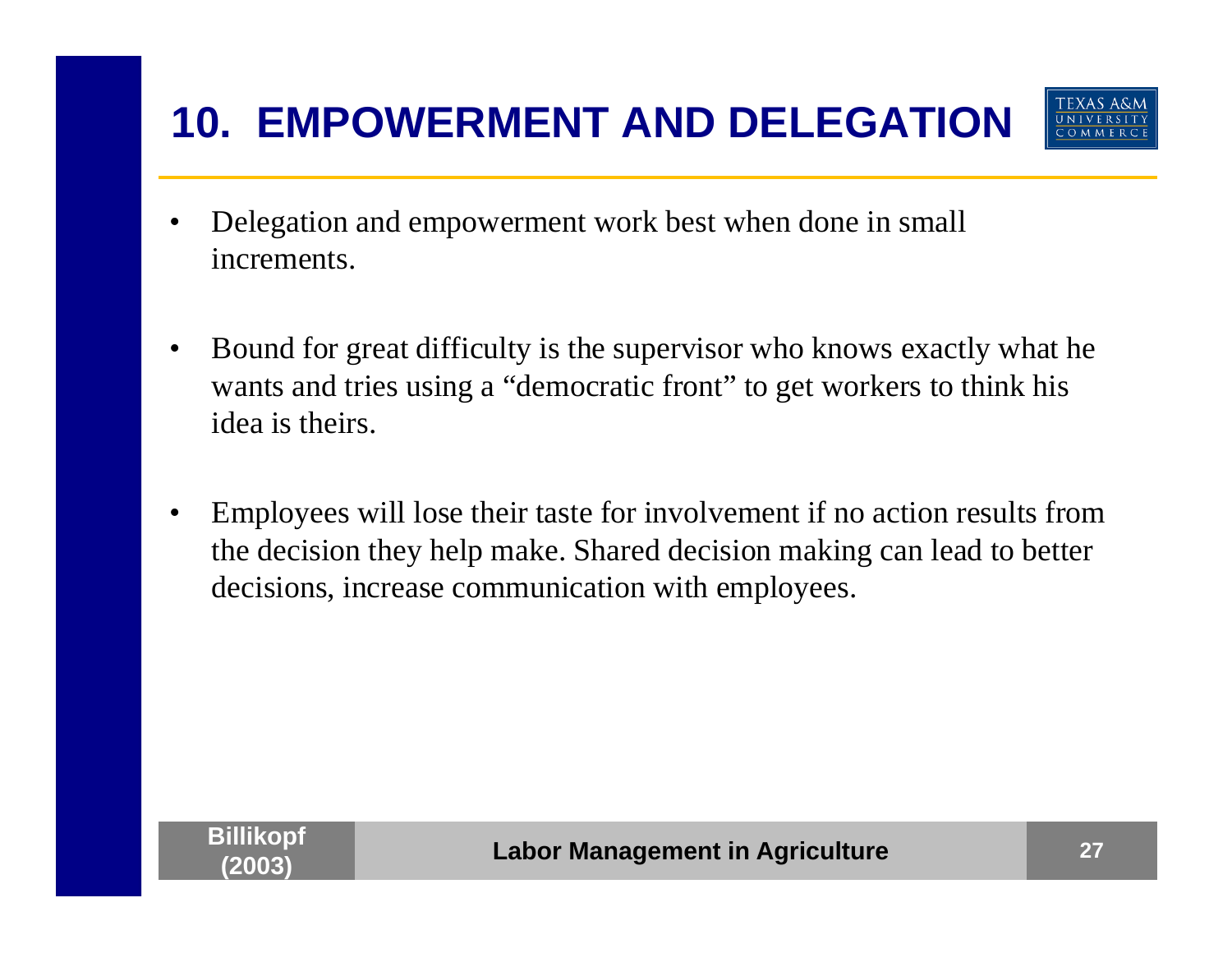

Whether delegating routine jobs or important decision-making assignments, supervisors also need to assure instructions are clear, communicate the limits of the shared decision-making power, and see that tasks are carried out in a timely fashion.

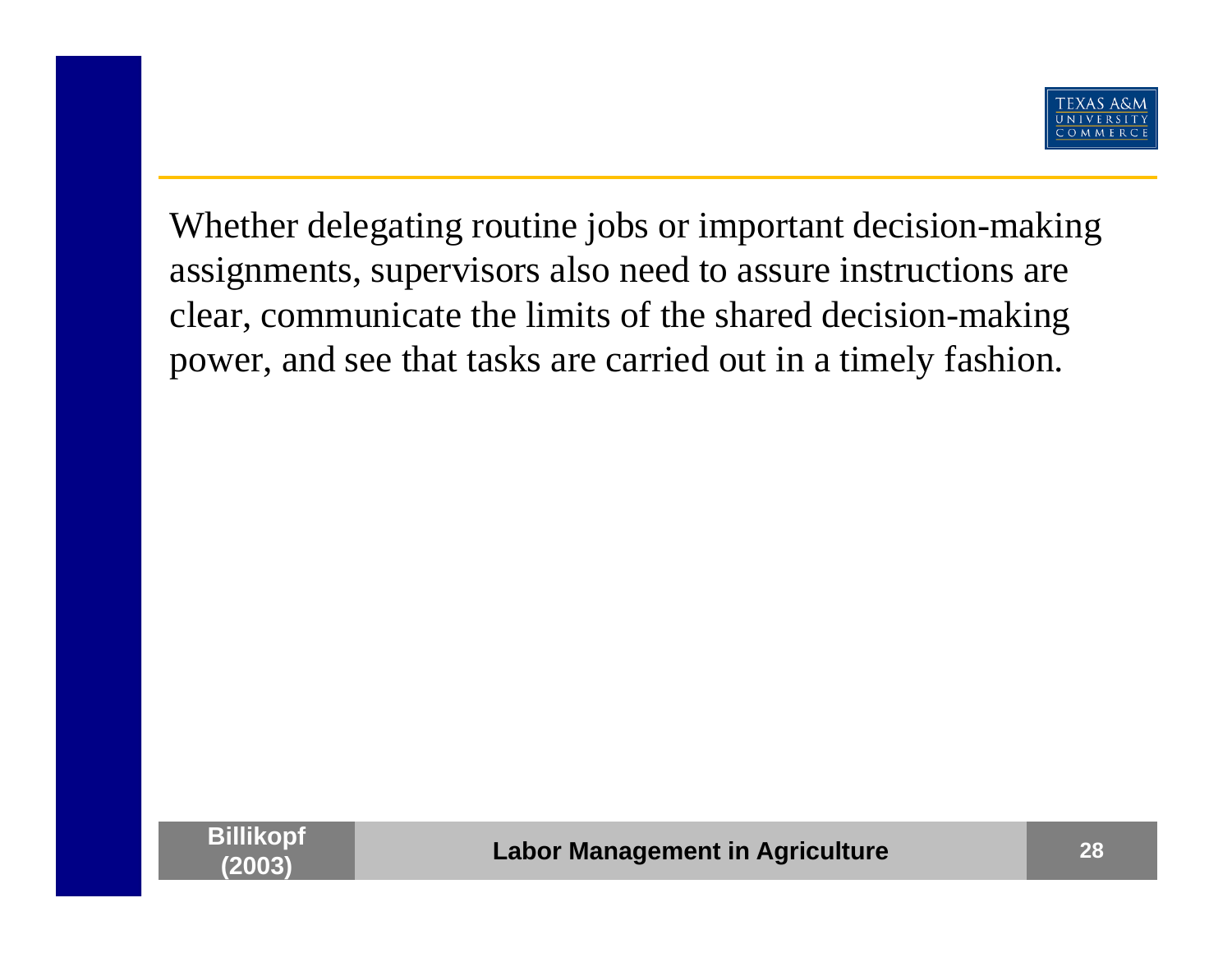### **11. CONDUCTING EFFECTIVE MEETINGS**



Examples of rules you may want to use include:

- •(1) Only one person speaks at a time
- $\bullet$ (2) Attempt to understand the needs behind positions
- •(3) Try to understand both the positive and negative aspects of suggestions
- • (4) Comments will be asked for, at times, beginning with the least and ending with the most senior person
- •(5) Remind participants that this is the time to speak up
- •(6) No private conversations during the meeting
- •(7) People need to speak on the subject being discussed.

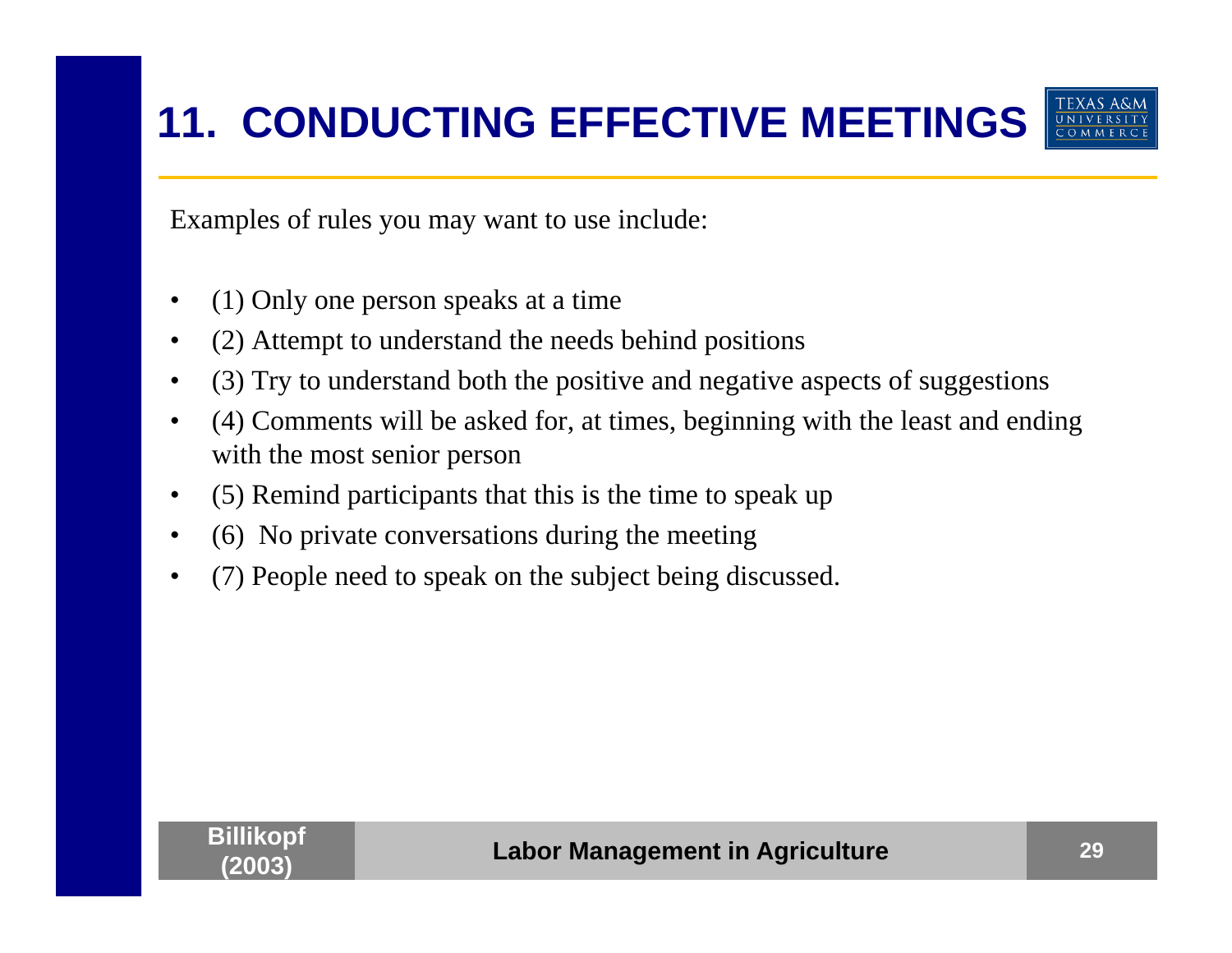### **12. INTERACTING WITH EMPLOYEES**



- •Breaking through status barriers can take time and effort.
- • As we interact with others of different cultures, there is no good substitute for receptiveness to interpersonal feedback, good observation skills, effective questions, and some horse sense.
- • Being able to hold a conversation is a key workplace and interpersonal skill is based on the participant's ability to give and take.
- • When helping employees, often the key is not so much in trying to solve their problems but in being a good listener.

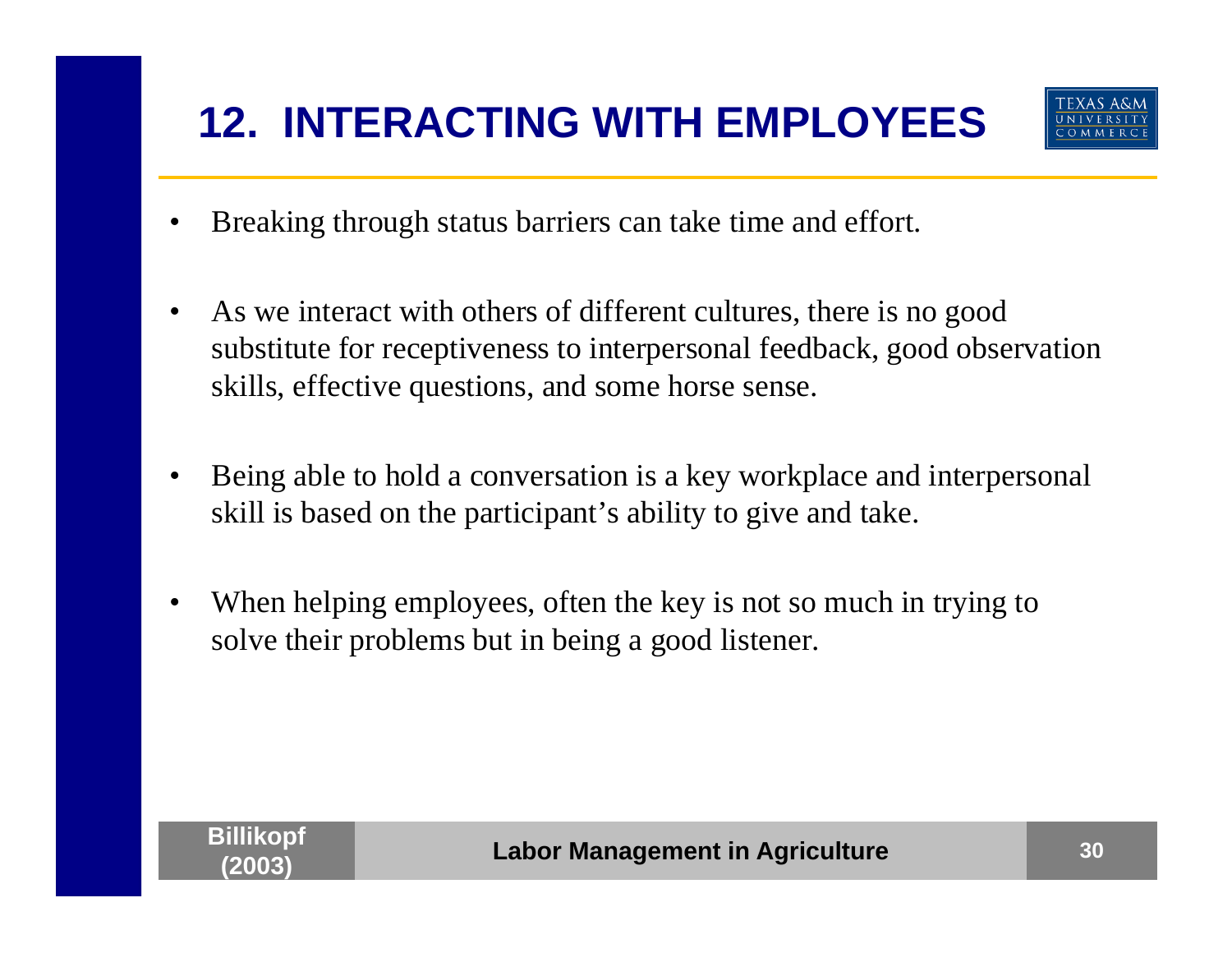### **13. CONFLICT MANAGEMENT SKILLS**



- • Wherever there are choices to be made, differences may provide challenges or opportunities.
- • The advantage of mediation is maintaining responsibility for problem solving and conflict resolution at the level of those who own the challenge.
- •When the supervisor acts in the role of an arbitrator, it is more important to make a fair judgment than to try to please all workers involved
- •Selecting an outside mediator often makes sense.

**Billikopf** 

**(2003) Labor Management in Agriculture <sup>31</sup>**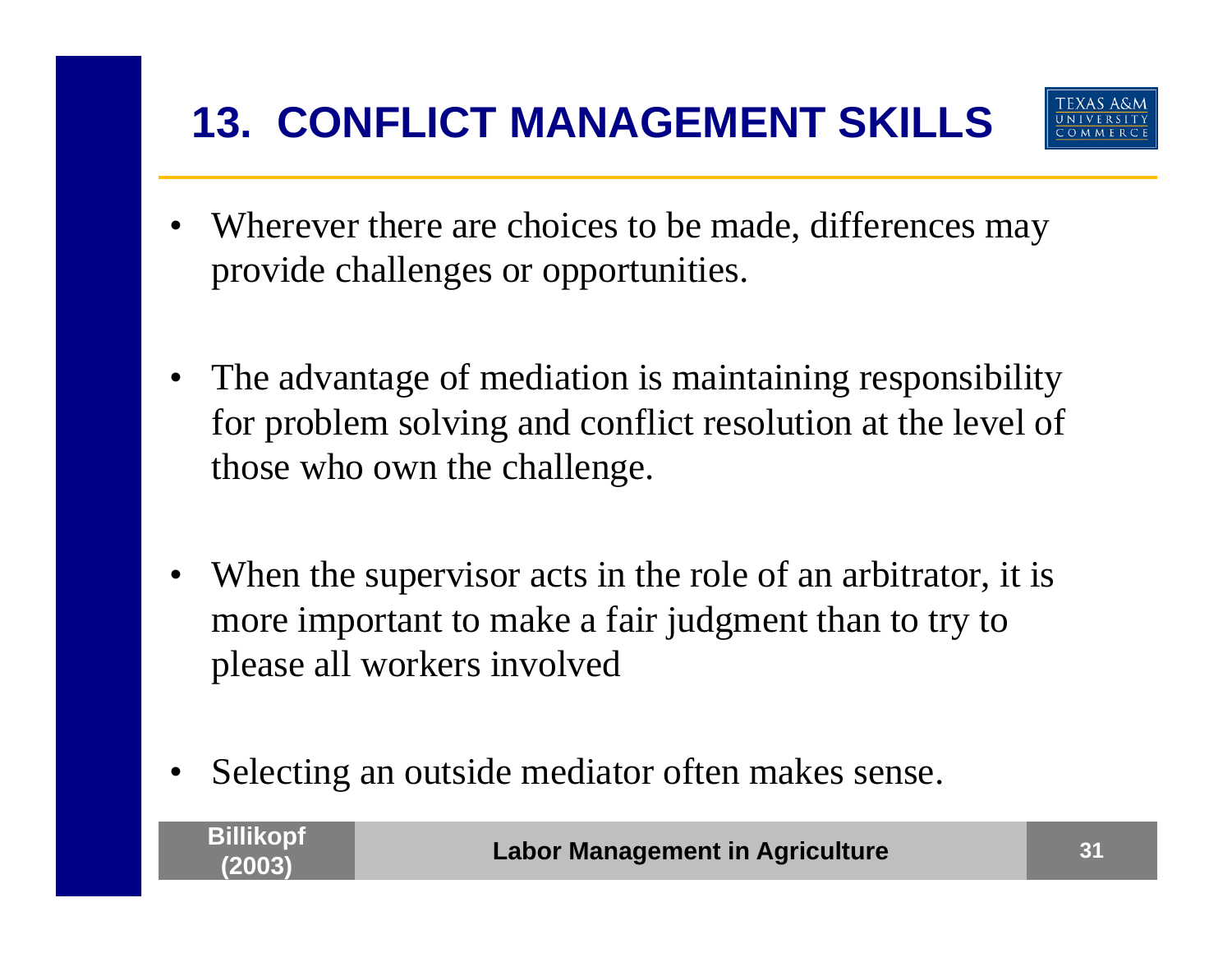## **14. DISCIPLINE**



Misconduct can be classified according to specific behaviors, for instance:

- 1. Effort (working at a reduced speed, poor quality, tardiness, sleeping on the job, wasting time)
- 2. Co-worker relations (fighting on the job, lack of cooperation);
- 3. Supervisor-subordinate relations (favoritism, withholding of key information, mistreatment, abuse of power)
- 4. Handling of tools or company property
- 5. Harassment or workplace violence
- 6. Dishonesty
- 7. Not wearing safety equipment, horseplay, carrying weapons on the job, working under the influence of alcohol or drugs.

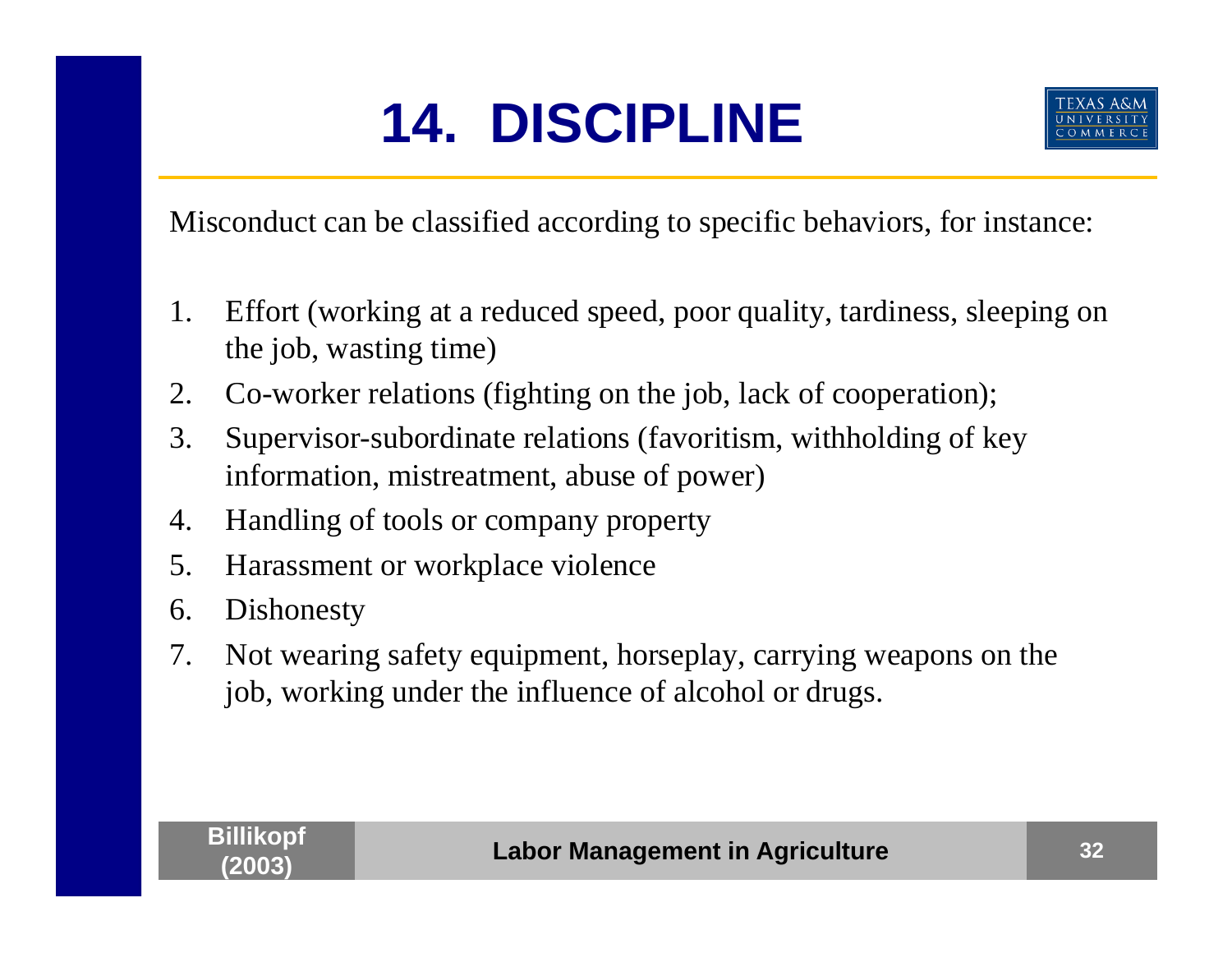

Discipline is based on the principles of just cause. Rules of fairness can be distilled into the following:

- •1. Develop fair rules and consequences.
- •2. Clearly communicate policies.
- •3. Conduct a fair investigation.
- •4. Balance consistency and flexibility.
- •5. Use corrective—not punitive—action.

Effective discipline can protect the agricultural enterprise, the supervisor who enforces the rules, and the subordinates subject to the regulations.

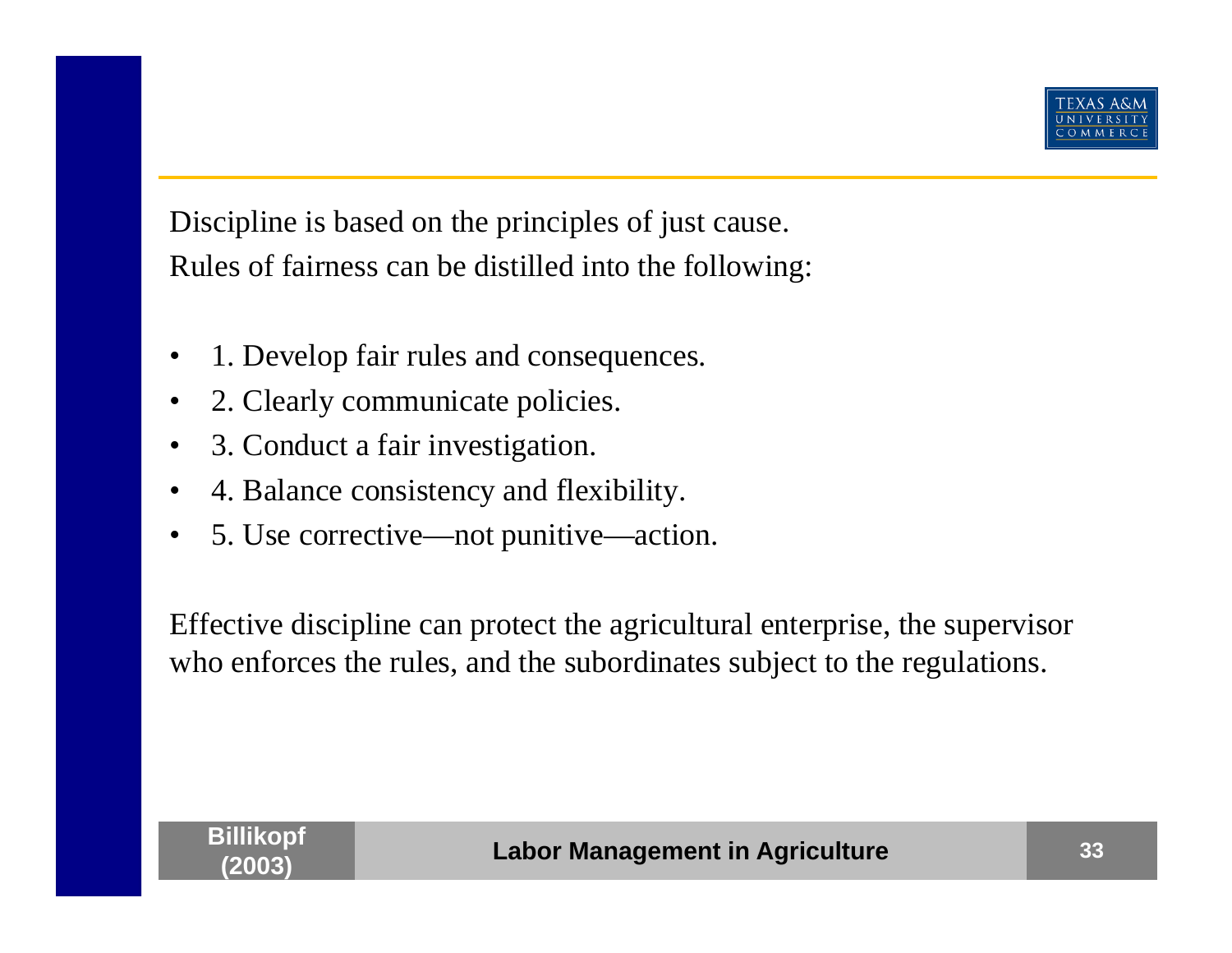## **15. TERMINATION**



Employee termination is often the last step in an unsuccessful attempt to help a worker meet work standards. There are both legal and management implications to employee termination.

Where the employer shares some of the fault for the employee's poor performance, a termination agreement can be a very powerful tool. An agreement may meet some of the needs of the employer and the terminated employee.

Thanking employees for the good they have done is in good taste always, as well as bringing up the employee's positive contributions and qualities.

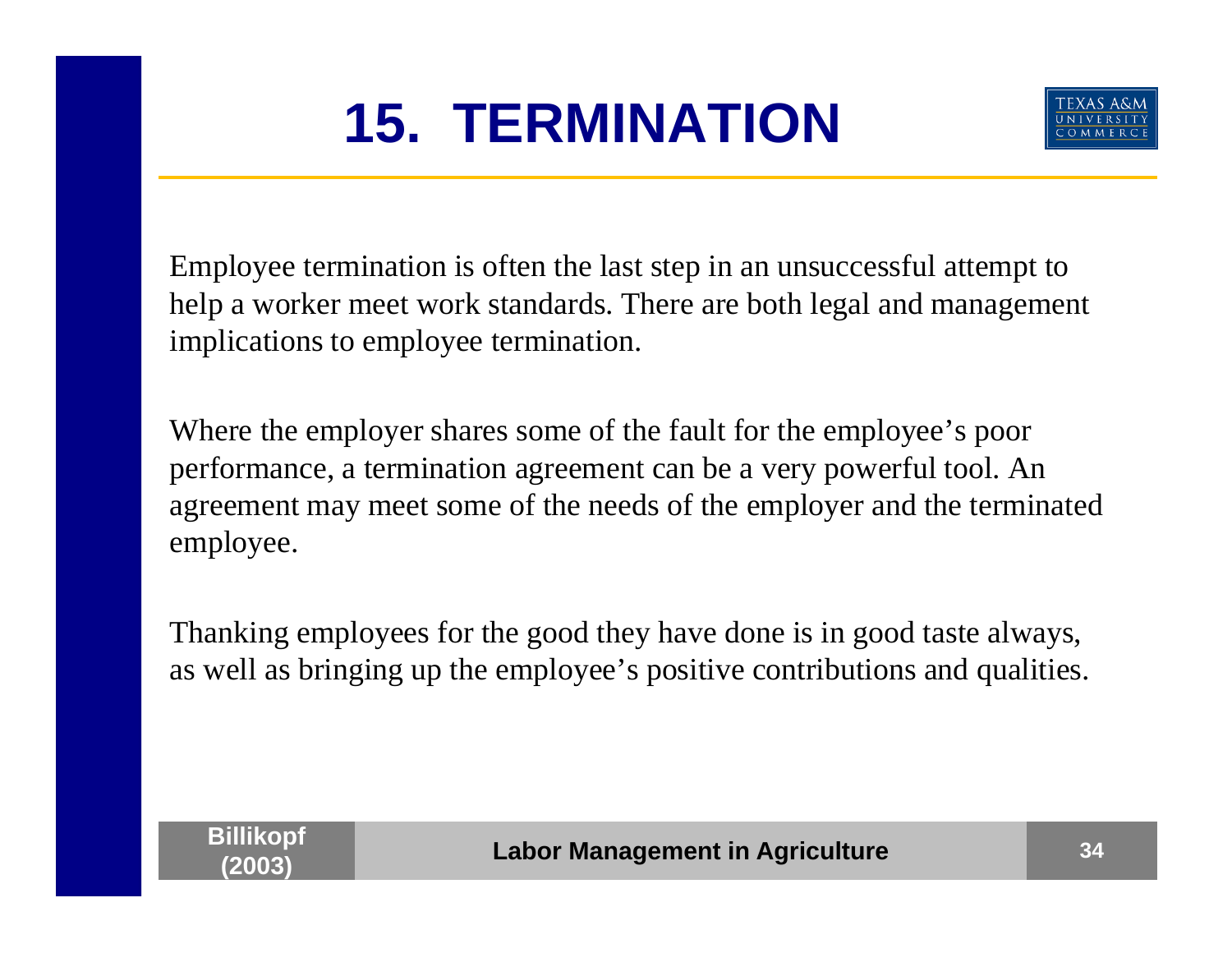## **16. EMPLOYEE TURNOVER**



- • Employee turnover can hurt the overall productivity of a farm and is often a symptom of other difficulties. Measures taken to prevent turnover are bound to improve other operating results as well.
- • Turnover is costly in terms of time and effort required to recruit, select and train new.
- • Knowing the reasons why workers leave can give farmers an edge in improving working relationships.
- • A useful tool for understanding and managing turnover is the exit interview. You can check the reasons why workers leave the farm and ask for suggestions on how to improve the way you do business.

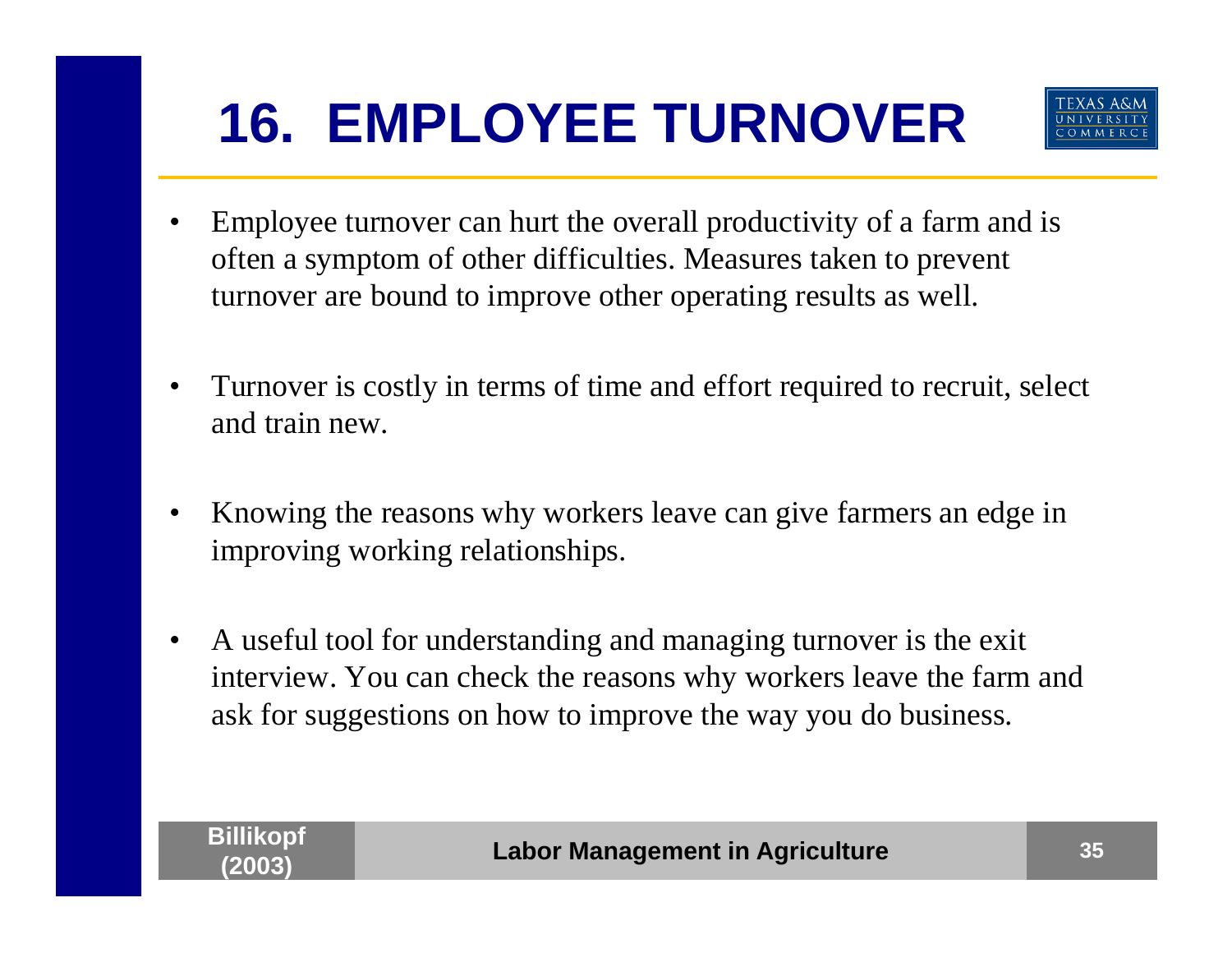### **17. POLICIES AND HANDBOOKS**



- • Policies help guide decisions. Policies can be a fine tool in reducing perceptions of arbitrary treatment of employees.
- • To obtain maximum value, policies need to be understood by both supervisors and workers. To be effective, policies need to be adjusted to meet the changing needs of the organization.
- • Sick leave policies can be designed to protect workers from losing income when sick while also rewarding individuals who do not misuse the privilege.

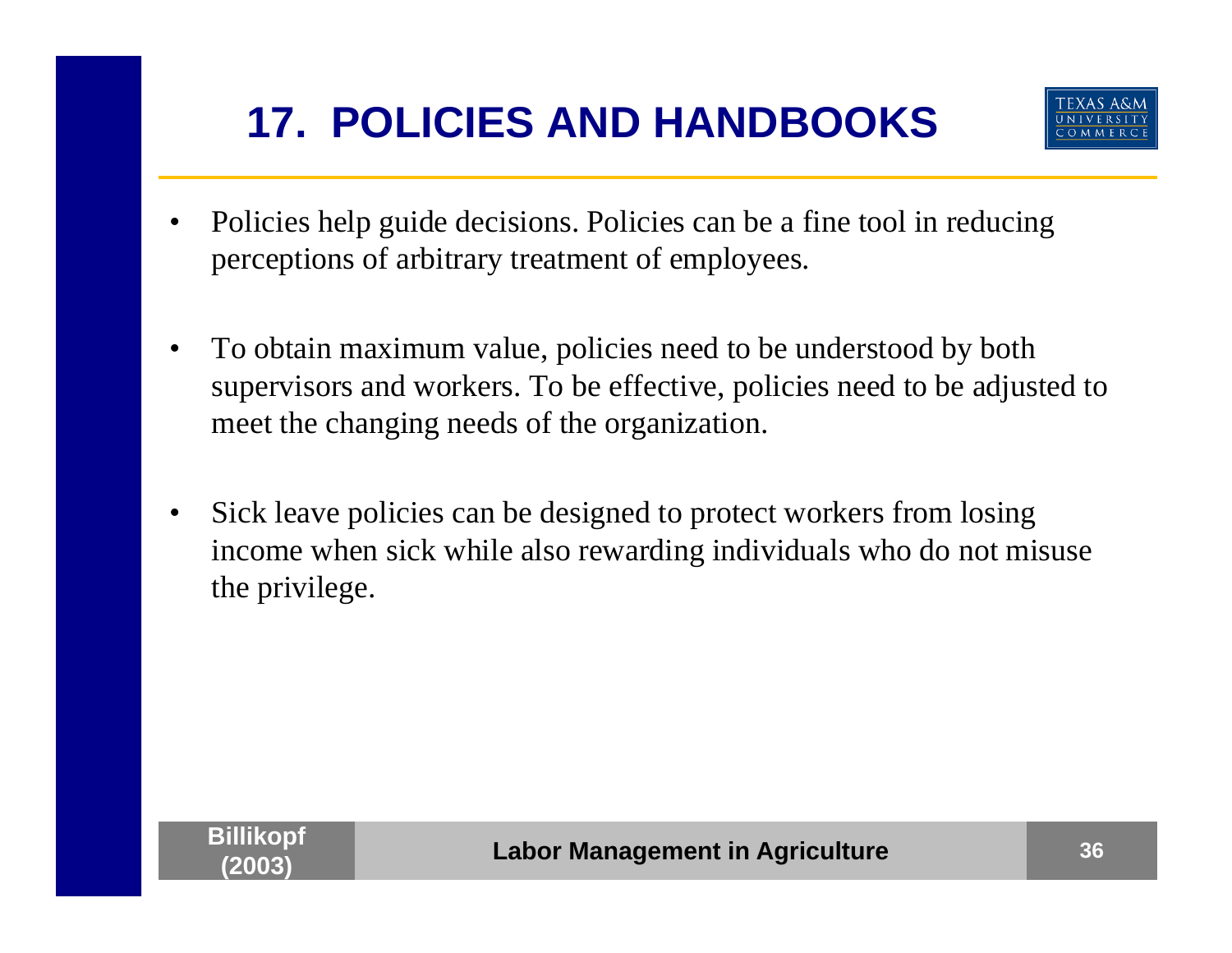## **18. CREATIVE NEGOTIATION**



• Negotiation skills include being well prepared, showing patience, maintaining integrity, avoiding the presumption of evil, controlling our emotions, understanding the role of time pressures, breaking down bigger issues into smaller ones, avoiding threats and manipulative tactics, focusing first on the problem rather than on the solution, seeking interestbased decisions, and rejecting weak solutions.

#### **Be prepared**

 $\bullet$  Sometimes the most unexpected issues may come up. You may, for instance, have to face a worker who has come asking for a loan to bury a family member.

#### **Search for clarity**

• It helps to learn about other people's preferences and also make our own clear.



#### **(2003) Labor Management in Agriculture <sup>37</sup>**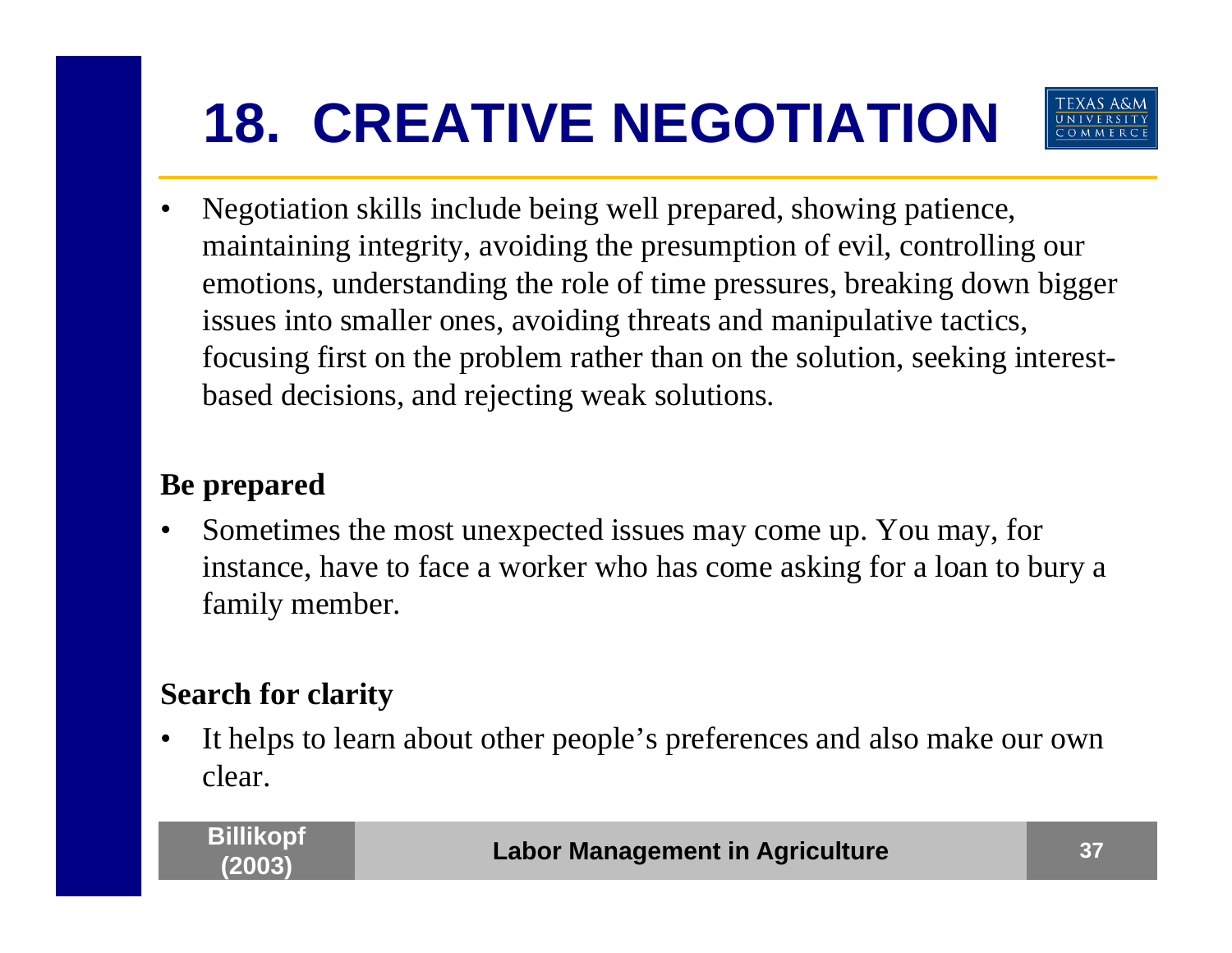## ¿Questions?







**(2003) Labor Management in Agriculture <sup>38</sup>**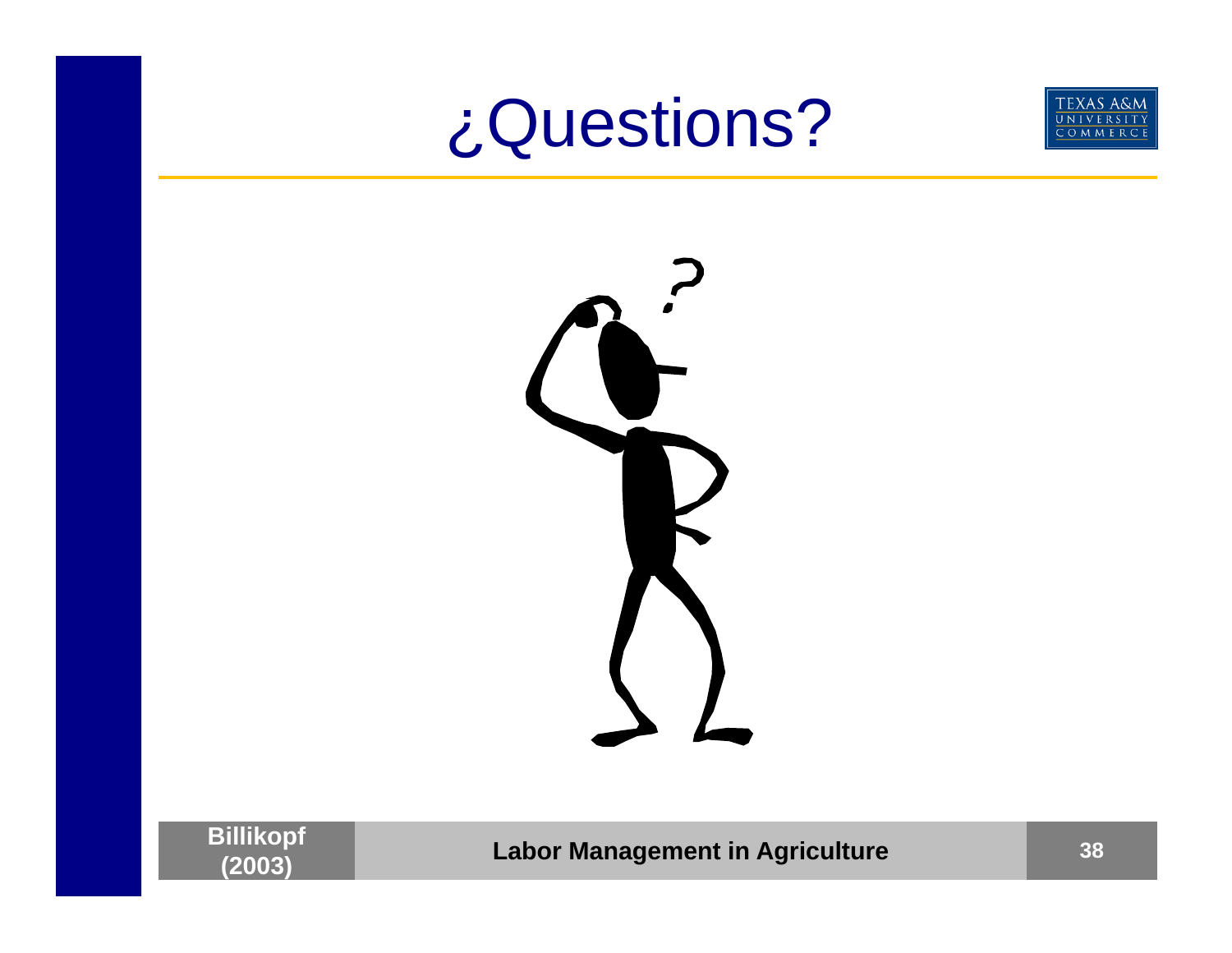



January 2012

### Please contact: **Breaking Barriers for Beginning Farmers and Ranchers**

Texas A&M University - Commerce Phone: 903-886-5603